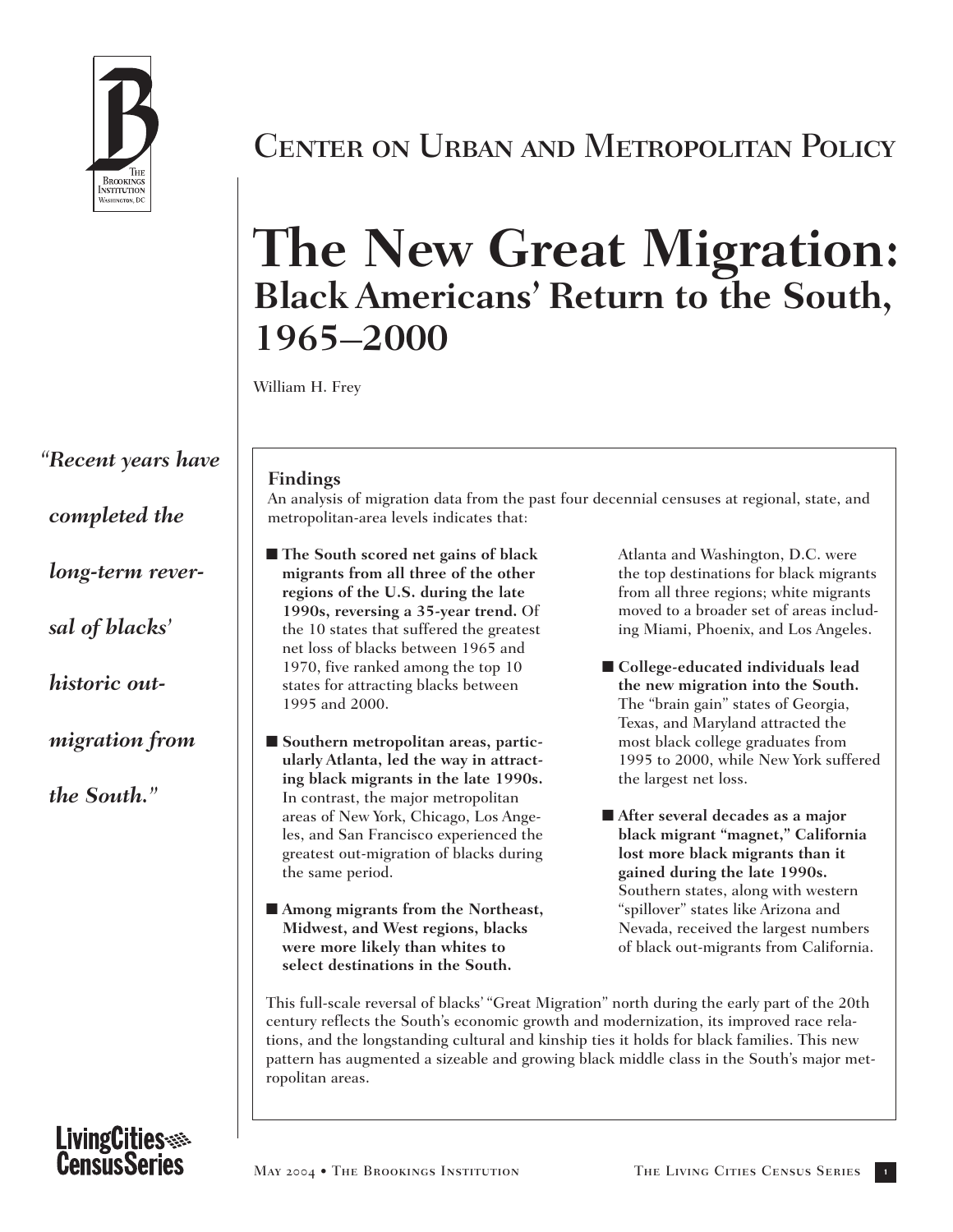## **Introduction**

Using the early part of the<br>
20th century, black American<br>
Several factors precipitated their 20th century, black Americans left the American South in large numbers. "Great Migration" to northern cities.<sup>1</sup> First, the mechanization of southern agriculture rendered many farm workers, including blacks, redundant. Second, the industrialization of the Northeast and Midwest created millions of manufacturing jobs for unskilled workers. And not least in importance, the generally oppressive racial climate in the South acted as a "push" factor for many decades as blacks sought out more tolerant communities in other regions. Even as whites migrated to the Sunbelt in large numbers at mid-century, black migration out of the South exceeded black in-migration as late as the period 1965–70.

Now, census migration data confirm that over the past three decades, the South has developed into a regional magnet for blacks, more so than for whites or the population as a whole. This renewed appeal to blacks, especially those with higher education levels and from all other parts of the country, provides additional evidence that the region's economic, amenity, and cultural "pull" factors now outweigh the "push" factors that predominated in past decades.

This survey begins by examining the South's exchange of black migrants with other regions over the past four decennial censuses (1970, 1980, 1990, and 2000). It identifies shifts in the states and metropolitan areas over that period that gained and lost the most black residents due to internal (U.S. domestic) migration. Next, the survey compares the rates at which black and white movers selected southern destinations in the late 1990s, and looks at the educational attainment levels of those movers and the places experiencing the largest

"brain gains" and "brain drains" of college graduates. Finally, the study examines California's reversal from a major recipient of black migrants from the South to a major "donor" state at the end of the century.

### **Methodology**

### *Geographical Definitions*

This study focuses on migration trends for U.S. regions, states, and metropolitan areas in different parts of the analysis. The four regions—Northeast, Midwest, South, and West—follow the definitions employed by the U.S. Census Bureau.<sup>2</sup> The metropolitan types analyzed include consolidated metropolitan statistical areas (CMSAs), metropolitan statistical areas (MSAs), and New England county metropolitan areas (NECMAs) in the New England states, as defined by the U.S. Office of Management and Budget in 1999 and in effect for Census 2000.<sup>3</sup>

This study differs from some other analyses in Brookings' Living Cities Census Series in its use of CMSAs rather than their component parts, primary metropolitan statistical areas (PMSAs). CMSAs are metropolitan areas of 1 million or more people that are subdivided into two or more PMSAs. For example, four PMSAs exist within the Los Angeles–Riverside–Orange County CMSA: the Los Angeles–Long Beach, CA, PMSA (consisting of Los Angeles County); the Orange County, CA, PMSA (consisting of Orange County); the Riverside–San Bernardino, CA, PMSA (consisting of Riverside and San Bernardino counties); and the Ventura, CA, PMSA (consisting of Ventura County). This study uses CMSAs rather than PMSAs to reflect how migration patterns affect broad metropolitan regions, and to ensure that estimates of domestic migration capture geographically significant changes in residence, rather than moves between two jurisdictions within the same region.

### *Data*

The migration data analyzed in this study draw from the decennial census question, "Where did this person live five years ago?" Using the answers to this question, the study analyzes migration trends over the 1995 to 2000 period from Census 2000, and for the 1985 to 1990, 1975 to 1980, and 1965 to 1970 periods from the last three decennial censuses. Net migration for a state or region is defined as the difference between the number of in-migrants to that area from elsewhere in the U.S., minus the number of out-migrants from that area to other parts of the U.S., for moves that took place over the five-year period. This survey focuses solely on domestic migration, or movement within the 50 states (plus the District of Columbia), and thus does not take into account movement into the U.S. from abroad, or out-migration to other countries.

The migration data used in these analyses draw primarily from the full "long form" sample of responses from the decennial censuses of 1970–2000. The data are based on an approximate 16 percent sample of all respondents in these censuses, and are statistically weighted to represent 100 percent of the population. This study's analyses of metropolitan migration among black and white sub-populations, and by educational attainment, are based on weighted tabulations of 1995–2000 migration data from Census 2000 5- Percent Public Use Microdata Sample (PUMS) files.<sup>4</sup> As discussed here, the term "blacks" refers to both Hispanic and non-Hispanic blacks in all census years. In 2000, blacks include those who identify black race alone, and whites include those who identify white race alone and non-Hispanic ethnicity.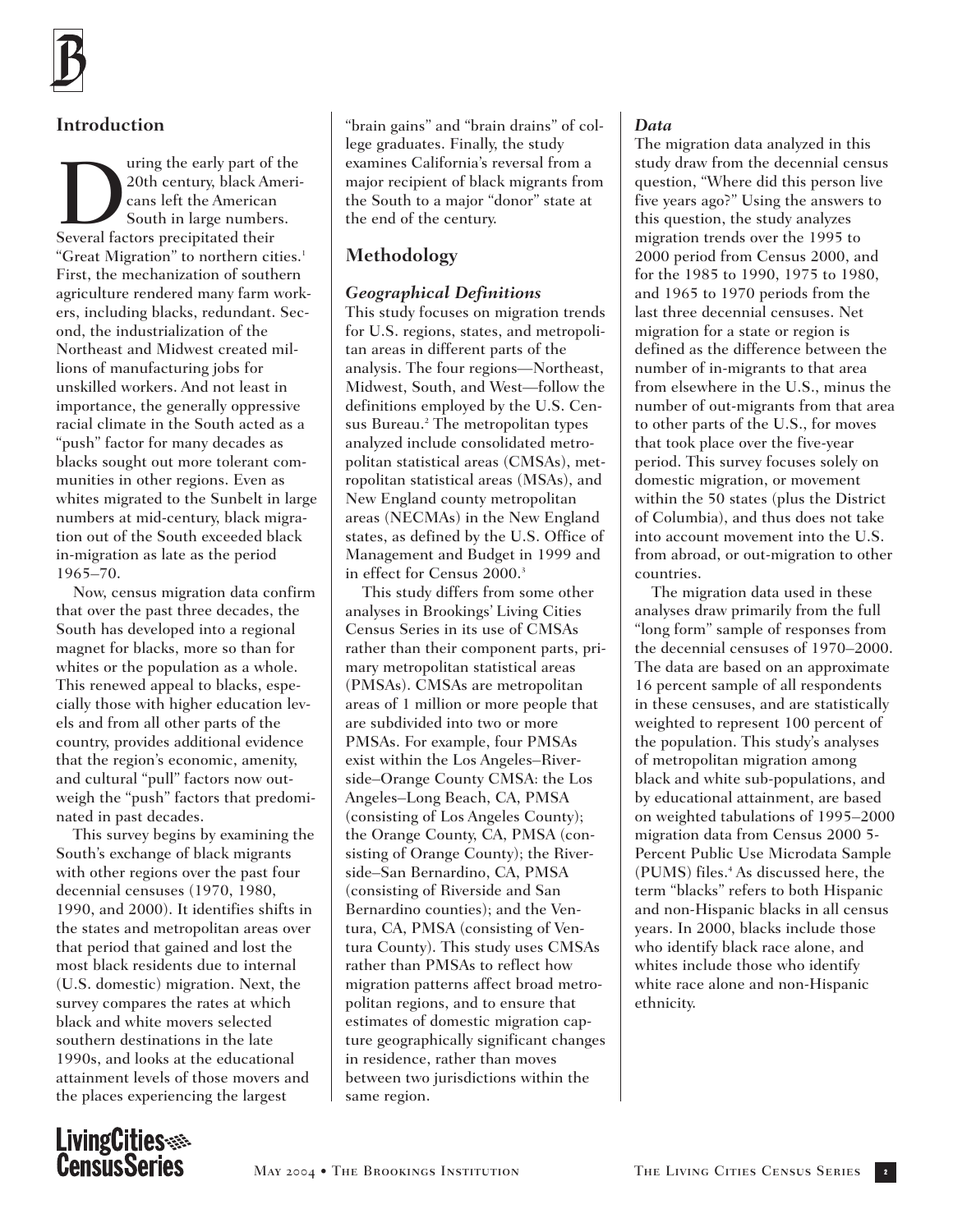## **Findings**

#### *A. The South scored net gains of black migrants from all three of the other regions of the U.S. during the late 1990s, reversing a 35-year trend.*

The 1995–2000 period completed a long-term reversal of the black population's historic out-migration from the South.

Last observed in 1965–70 at the tail end of the "Great Migration," the historic pattern featured a considerable net exodus of blacks from the South, as each of the three other regions of the U.S. gained black migrants (Figure 1 and Appendix A). In fact, during the late 1960s, the 14 states experiencing the greatest black out-migration were all located in the South, led by the



### **Table 1. Black Net Migration, States with Largest Gains and Losses, 1965–2000**

| Rank | 1965-70 Period        |           | 1975-80 Period       |             | 1985-90 Period       |            | 1995-2000 Period     |            |
|------|-----------------------|-----------|----------------------|-------------|----------------------|------------|----------------------|------------|
|      | <b>Largest Gains</b>  |           |                      |             |                      |            |                      |            |
| 1    | California            | 91,425    | California           | 75,746      | Georgia              | 80,827     | Georgia              | 129,749    |
| 2    | Michigan              | 63,839    | Maryland             | 54,793      | Maryland             | 59,966     | North Carolina       | 53,371     |
| 3    | Maryland              | 44,054    | <b>Texas</b>         | 47,685      | Florida              | 57,009     | Florida              | 51,286     |
| 4    | New Jersey            | 28,642    | Georgia              | 29,616      | Virginia             | 53,873     | Maryland             | 43,549     |
| 5    | Ohio                  | 22,518    | Virginia             | 22,295      | North Carolina       | 39,015     | <b>Texas</b>         | 42,312     |
| 6    | Illinois              | 16,857    | Florida              | 15,900      | California           | 21,636     | Virginia             | 29,149     |
| 7    | Indiana               | 10,356    | North Carolina       | 14,456      | Minnesota            | 12,525     | Nevada               | 19,446     |
| 8    | Connecticut           | 9,845     | Washington           | 10,216      | Tennessee            | 11,297     | Tennessee            | 19,343     |
| 9    | Wisconsin             | 8,924     | South Carolina       | 9,238       | Nevada               | 10,143     | South Carolina       | 16,253     |
| 10   | Massachusetts         | 8,125     | Colorado             | 8,861       | Arizona              | 9,211      | Minnesota            | 9,118      |
|      | <b>Largest Losses</b> |           |                      |             |                      |            |                      |            |
| 1    | Mississippi           | $-66,614$ | New York             | $-128, 143$ | New York             | $-150,695$ | New York             | $-165,366$ |
| 2    | Alabama               | $-61,507$ | District of Columbia | $-58,454$   | Illinois             | $-60,120$  | California           | $-63,180$  |
| 3    | Louisiana             | $-37,067$ | Illinois             | $-37,220$   | Louisiana            | $-46,053$  | Illinois             | $-55,238$  |
| 4    | North Carolina        | $-29,732$ | Pennsylvania         | $-25,849$   | District of Columbia | $-43,727$  | New Jersey           | $-34,682$  |
| 5    | Arkansas              | $-27,594$ | Mississippi          | $-20,106$   | Mississippi          | $-19,522$  | District of Columbia | $-34, 118$ |
| 6    | South Carolina        | $-26,884$ | Ohio                 | $-16,503$   | Michigan             | $-14,600$  | Louisiana            | $-18,074$  |
| 7    | Georgia               | $-23,363$ | Missouri             | $-10,428$   | Pennsylvania         | $-11,046$  | Pennsylvania         | $-18,024$  |
| 8    | Tennessee             | $-17,703$ | Arkansas             | $-9,236$    | New Jersey           | $-10,084$  | Michigan             | $-16,449$  |
| 9    | District of Columbia  | $-15,390$ | Alabama              | $-7,843$    | Arkansas             | $-8,931$   | Hawaii               | $-7,203$   |
| 10   | Virginia              | $-11,586$ | New Jersey           | $-6,462$    | Alabama              | $-8,332$   | Massachusetts        | $-6,538$   |

*Source: Author's analysis of 1970, 1980, 1990, and 2000 decennial censuses*

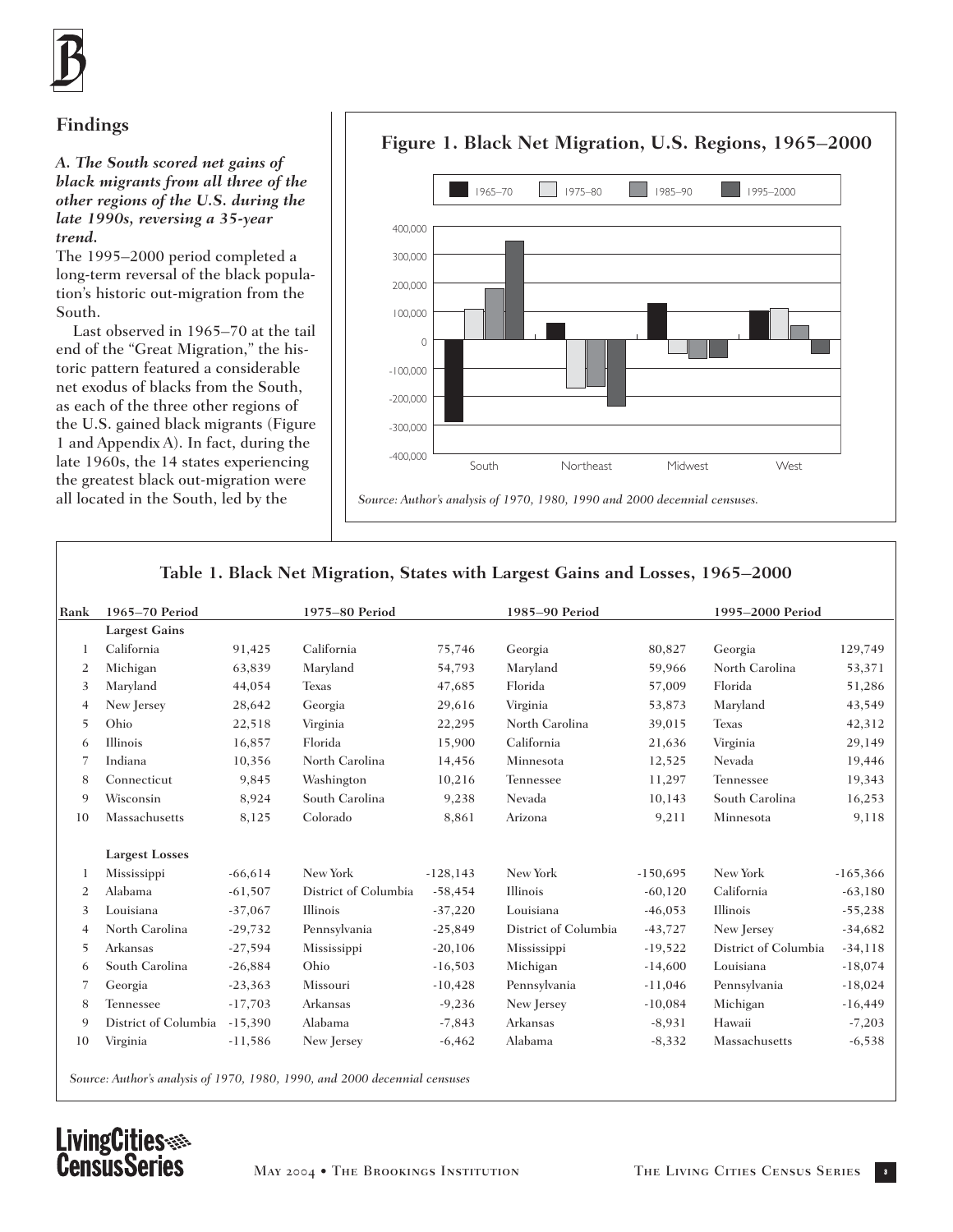

"Deep South" states of Mississippi, Alabama, and Louisiana (Table 1 and Appendix B). Meanwhile, the states with the greatest black migration gains during that period included those in the industrial Midwest and Northeast, as well as California. These states contained urban industrial centers that, at the time, attracted large numbers of less-skilled black laborers in search of employment.

This pattern began to shift in the late 1970s, as industrial states—especially in the Northeast—deindustrialization caused significant employment declines, and southern employment prospects improved.5 The South actually showed net gains of black migrants, while the Northeast and Midwest experienced net losses. Trends at the state level reflected this shift, as now New York, Illinois, Pennsylvania, and Ohio ranked among those with the largest net black outmigration. Meanwhile, new states were gaining blacks. Between 1975 and 1980, for example, no less than seven southern states ranked among the top 10 black migration gainers, whereas the 1965–1970 period saw only one "border" southern state (Maryland) among the top 10 black migration gainers.

Black out-migration from the Northeast and Midwest and into the South continued in the late 1980s. Notably, California dropped from first to sixth among the states with the largest net gains of black migrants, surpassed by the southeastern states of Georgia, Maryland, Florida, Virginia, and North Carolina.

By 1995 to 2000, the dominant black migration pattern was a fullscale reversal of the 1965–70 (and earlier) pattern. For the first time, the West region, as well as the Northeast and Midwest, contributed larger numbers of black migrants to the South than they received in return. Thus, the positive contributions of black gains from the West, coupled with greater gains from



the Northeast and Midwest, meant that the contribution of migration to the South's black population nearly doubled that from the late 1980s.<sup>6</sup>

Among states in the late 1990s, California not only lost its status as one of the top black net migration gainers, but it became the second-largest loser of black migrants. Georgia, meanwhile, far surpassed all other states in its net gains of black migrants. That and other "New South" states that now receive the most blacks (including North Carolina, Florida, Maryland, Virginia, and Tennessee) overlap only partially with the "Deep South" states that served as major donors of black out-migrants in the late 1960s (Figure 2).7 These southeastern states, as well as Texas, are locations for high-tech development, knowledge-based industries, recreation, and new urban and suburban communities. They are increasingly attractive to younger blacks as well as older "empty-nest" and retiree blacks who have longstanding ties to the region.

Clearly, the continued economic dynamism of the South, coupled with its much improved racial climate, represents a far different context for new

generations of black migrants than the region their counterparts vacated in large numbers over 30 years ago.

#### *B. Southern metropolitan areas, particularly Atlanta, led the way in attracting black migrants in the late 1990s.*

The 35-year pattern of black movement back to the South also surfaces in an examination of the metropolitan areas that attracted—and lost—the most blacks over the 1965–2000 period.

At the metropolitan level, dramatic changes in both the 1970s and 1980s characterize the reversal of the "Great Migration." The list of metro areas that experienced the largest net losses of black migrants changed most abruptly between the late 1960s and late 1970s (Table 2 and Appendix C). With the exception of Pittsburgh, the 10 largest net losses at the metropolitan level between 1965 and 1970 occurred in the South, and mostly in Deep South areas, including three each in Alabama (Birmingham, Mobile, and Montgomery) and Louisiana (New Orleans, Lafayette, and Shreveport). But in the late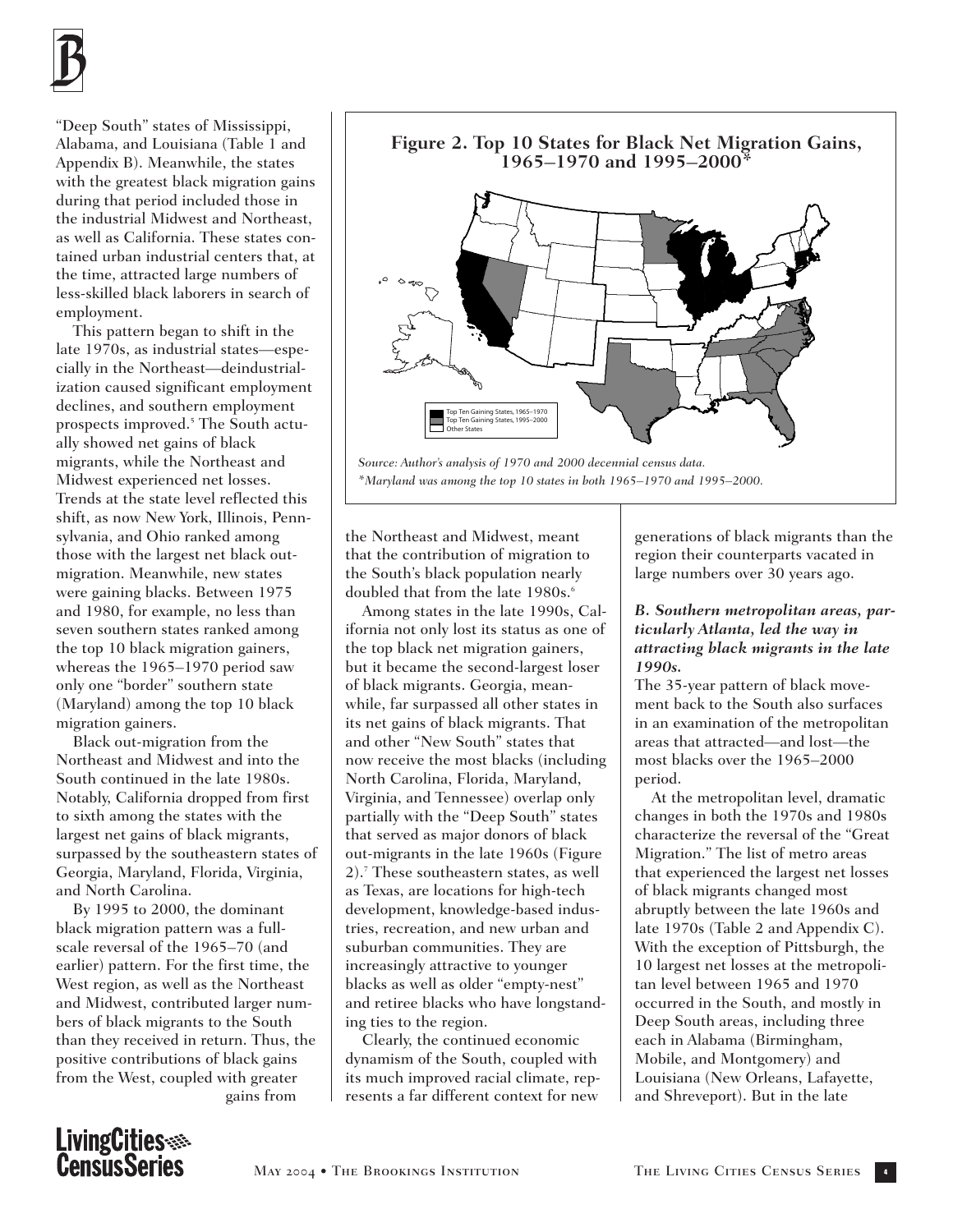| Rank           | 1965-70 Period<br>1975-80 Period |           |                        | 1985-90 Period |                        | 1995-2000 Period |                        |            |
|----------------|----------------------------------|-----------|------------------------|----------------|------------------------|------------------|------------------------|------------|
|                | <b>Largest Gains</b>             |           |                        |                |                        |                  |                        |            |
| 1              | Los Angeles                      | 55,943    | Los Angeles            | 32,764         | Atlanta                | 74,705           | Atlanta                | 114,478    |
| 2              | Detroit                          | 54,766    | Atlanta                | 27,111         | Washington-Baltimore   | 29,904           | Dallas                 | 39,360     |
| 3              | Washington-Baltimore 34,365      |           | Houston                | 24,267         | Norfolk-Virginia Beach | 27,645           | Charlotte              | 23,313     |
| 4              | San Francisco                    | 24,699    | San Francisco          | 16,034         | Raleigh-Durham         | 17,611           | Orlando                | 20,222     |
| 5              | Philadelphia                     | 24,601    | San Diego              | 15,621         | Dallas                 | 16,097           | Las Vegas              | 18,912     |
| 6              | New York                         | 18,792    | Dallas                 | 12,460         | Orlando                | 13,368           | Norfolk-Virginia Beach | 16,660     |
| 7              | Dallas                           | 16,384    | Norfolk-Virginia Beach | 10,141         | Richmond               | 12,508           | Raleigh-Durham         | 16,144     |
| 8              | Houston                          | 16,301    | Washington-Baltimore   | 9,998          | San Diego              | 12,482           | Washington-Baltimore   | 16,139     |
| 9              | Chicago                          | 14,061    | Kileen-Temple          | 9,959          | Minneapolis-St. Paul   | 11,765           | Memphis                | 12,507     |
| 10             | Cleveland                        | 10,914    | Columbia               | 9,082          | Sacramento             | 10,848           | Columbia               | 10,899     |
|                | <b>Largest Losses</b>            |           |                        |                |                        |                  |                        |            |
|                | Birmingham                       | $-12,177$ | New York               | $-139,789$     | New York               | $-190, 108$      | New York               | $-193,061$ |
| $\overline{2}$ | Memphis                          | $-8,498$  | Chicago                | $-44,884$      | Chicago                | $-69,068$        | Chicago                | $-59,282$  |
| 3              | Mobile                           | $-8,017$  | Philadelphia           | $-16,678$      | Detroit                | $-22,432$        | Los Angeles            | $-38,833$  |
| 4              | Pittsburgh                       | $-5,003$  | Cleveland              | $-13,483$      | New Orleans            | $-17,395$        | San Francisco          | $-30,613$  |
| 5              | New Orleans                      | $-4,886$  | St. Louis              | $-12,030$      | Los Angeles            | $-11,731$        | Detroit                | $-15,095$  |
| 6              | Montgomery                       | $-4,635$  | Buffalo                | $-5,371$       | Cleveland              | $-11,553$        | New Orleans            | $-13,860$  |
| 7              | Charleston                       | $-4,595$  | New Orleans            | $-4,889$       | St. Louis              | $-10,374$        | San Diego              | $-9,970$   |
| 8              | Jackson                          | $-4,096$  | Boston                 | $-4,576$       | San Francisco          | $-7,078$         | Miami                  | $-7,772$   |
| 9              | Lafayette                        | $-4,061$  | Pittsburgh             | $-3,022$       | Shreveport             | $-5,503$         | Pittsburgh             | $-7,425$   |
| 10             | Shreveport                       | $-4,047$  | Kansas City            | $-2,795$       | Pittsburgh             | $-4,987$         | Boston                 | $-7,018$   |
|                |                                  |           |                        |                |                        |                  |                        |            |

### **Table 2. Black Net Migration, Metropolitan Areas with Largest Gains and Losses, 1965–2000\***

*Source: Author's analysis of 1970, 1980, 1990, and 2000 decennial censuses*

*\* Metro areas are CMSAs, MSAs, and (in New England) NECMAs, as defined in Census 2000. Names are abbreviated.*

1970s, industrial shake-outs in the Northeast and Midwest fueled a new migration of blacks out of several metropolitan areas that were their major destinations in earlier decades. New York and Chicago led the new decliners, beginning a pattern of losses that continues to the present. In fact, only New Orleans—a metro that continues to lose black migrants today—represents the South on the "bottom 10" list in the late 1970s.

Among the metropolitan areas that made the largest net gains from black migration, the pattern altered most radically in the late 1980s. In the late 1970s, the top destinations for blacks included three areas each in California and Texas. By the late 1980s, however, the top four gains accrued to metro areas in the southeastern U.S., and

the large California metropolises of Los Angeles and San Francisco experienced black migration losses. Indeed, the presence of the three non-southern metropolitan areas among the top 10 (San Diego, Minneapolis-St. Paul, and Sacramento) is explained in part by large migration flows out of their larger nearby areas (Los Angeles, Chicago, and San Francisco).

The 1995–2000 period solidified southern metropolitan areas' dominance as magnets for black migrants, at the same time that the nation's largest northern and western metropolises assumed the lead in the net outmigration of the black population. Atlanta was far and away the largest migration magnet for blacks, with net migration nearly triple that of the second ranking area (Dallas). Charlotte,

Memphis, and Columbia join other southeastern metro areas on the list in the late 1990s. Only Las Vegas, catching some "spillover" from California, represents the non-South.

Meanwhile, those areas witnessing the largest black net out-migration in the late 1990s reflect a familiar mix of non-southern areas (New Orleans excepted), led by New York and Chicago. The fact that Los Angeles and San Francisco now rank third and fourth, with San Diego following close behind (seventh), underscores the changing role of California from a major black migration destination to a major migration origin.

Of the 40 metropolitan areas gaining the largest number of black migrants (on net) in each of four periods, only 10 were located in the South

# LivingCities<br>CensusSeries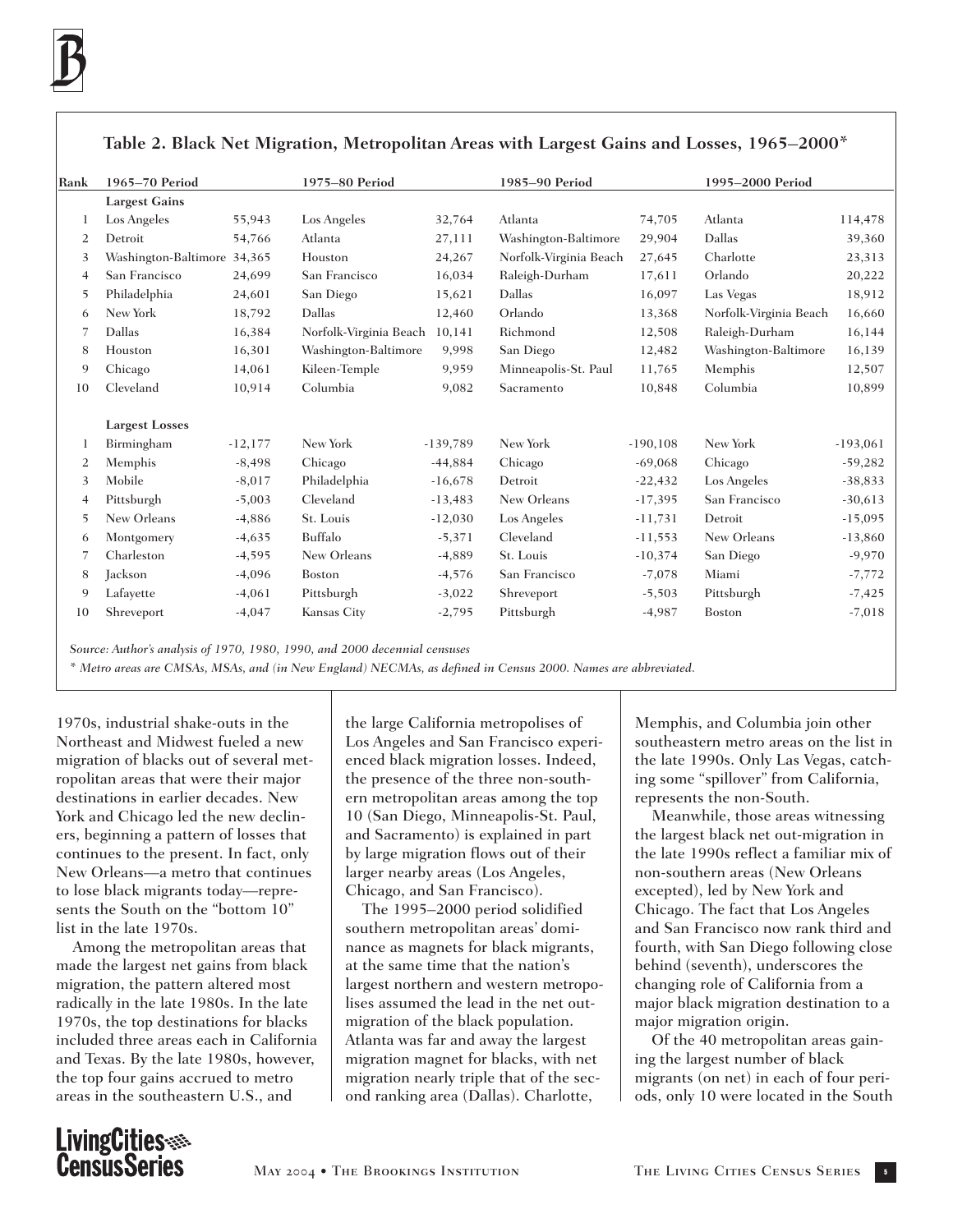

in 1965–70, compared to 22 in 1975–80, 26 in 1985–90, and fully 33 in 1995–2000. A strong economic "push" from northern metro areas, associated with the 1970s deindustrialization, marked the beginning of the black population's return to the South. In more recent years, the increasing "pull" of economically vibrant and culturally familiar New South metropolitan areas—especially those in the Southeast—accentuated the prevailing pattern.

*C. Among migrants from the Northeast, Midwest, and West regions, blacks were more likely than whites to select destinations in the South.*  The strong historical ties between blacks and the South, along with critical mass of black professionals that reside in and around many southern cities, are among several factors that may make black migrants from elsewhere in the U.S. more likely than their white counterparts to select southern locations.

The destinations of whites and blacks who relocated across regions in the late 1990s reveal a stronger preference among black migrants for southern destinations. This pattern is evident for migrants leaving each region, especially the Northeast. Among black and white migrants residing in the Northeast in 1995, 85 percent of blacks headed South (as opposed to the Midwest or West), compared to only 64 percent of whites (Figure 3). In the West and Midwest, too, the share of black out-migrants moving to the South exceeded the comparable white out-migrant share by about 20 percentage points.

The top metropolitan destinations for migrants from outside the South from 1995–2000 also reflect this difference between whites and blacks (Table 3). From the Northeast, both blacks and whites preferred southern destinations, though white destinations tilted a little more heavily toward south Florida retirement locations. In

LivingCities<br>CensusSeries

#### **Blacks versus Whites, 1995–2000 FROM NORTHEAST** 100% Percentage Selecting Destination Region **7.4** Percentage Selecting Destination Region **21.7 8.0** 80% **14.7** 60% **84.5** 40% **63.6** 20% 0% Blacks Whites South Midwest West **FROM MIDWEST** 100% Percentage Selecting Destination Region Percentage Selecting Destination Region **16.5 32.5 7.3** 80% **11.0** 60% **76.2** 40% **56.5** 20% 0% Blacks Whites South **Northeast** West **FROM WEST** 100% Percentage Selecting Destination Region Percentage Selecting Destination Region**20.3 32.9** 80% **8.6 15.6** 60% 40% **71.1 51.5** 20% 0% Blacks Whites South **Norhteast** Midwest

# **Figure 3. Regional Destinations for Out-Migrants,**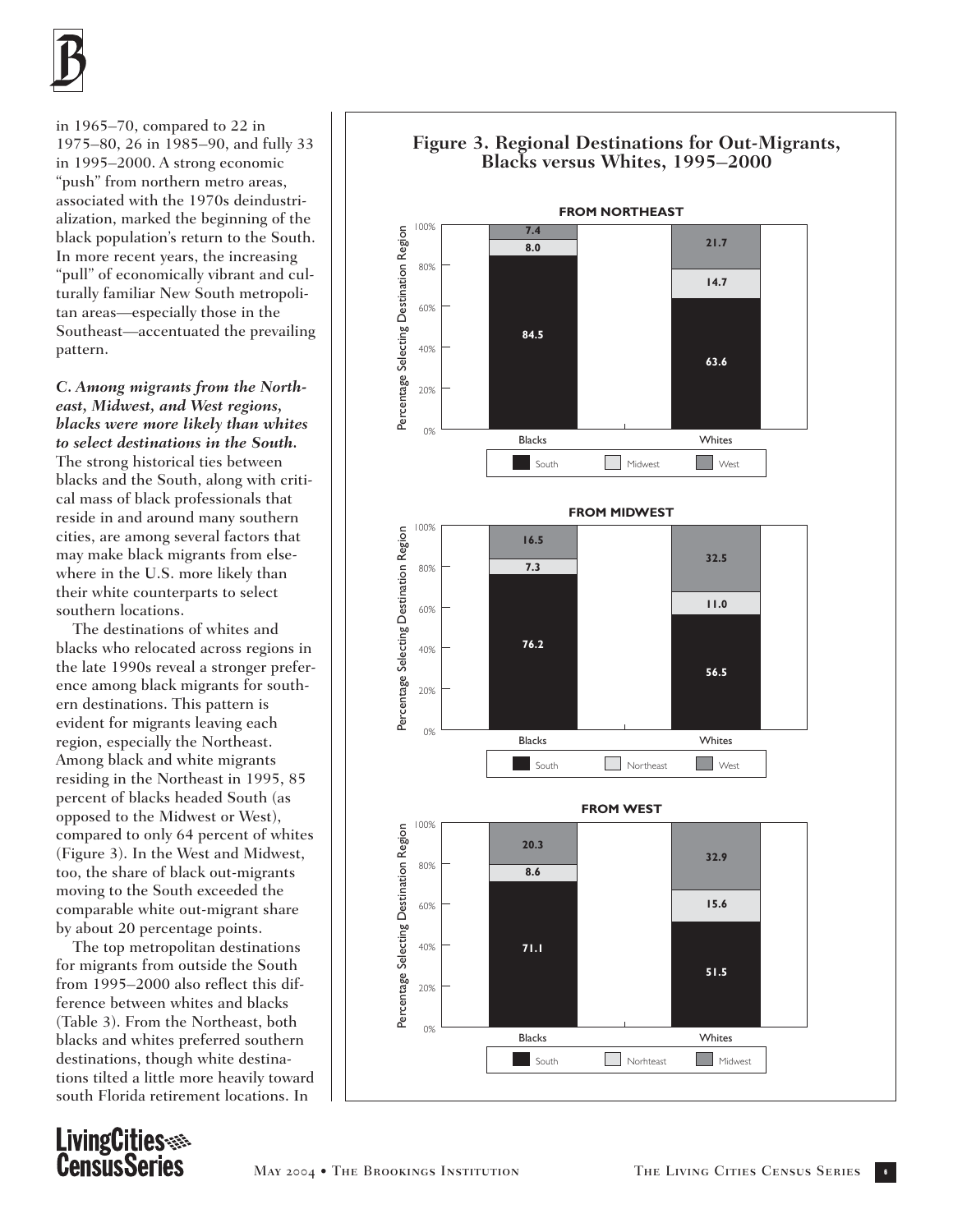### **Table 3. Top Metropolitan Destinations, Black and White Migrants from Non-South Regions, 1995–2000\***

| Rank           | <b>Blacks</b>                | In-Migrants | Whites               | In-Migrants |
|----------------|------------------------------|-------------|----------------------|-------------|
|                |                              |             |                      |             |
|                | <b>From Northeast Region</b> |             |                      |             |
| 1              | Washington-Baltimore         | 40,654      | Washington-Baltimore | 157,987     |
| $\overline{2}$ | Atlanta                      | 39,146      | Miami                | 93,087      |
| 3              | Miami                        | 21,651      | Tampa-St. Petersburg | 89,385      |
| $\overline{4}$ | Norfolk-Virginia Beach       | 19,188      | Los Angeles          | 74,645      |
| 5              | Orlando                      | 11,402      | West Palm Beach      | 71,066      |
|                | <b>From Midwest Region</b>   |             |                      |             |
| 1              | Atlanta                      | 30,853      | Phoenix              | 124,203     |
| $\overline{2}$ | Washington-Baltimore         | 12,444      | Los Angeles          | 82,261      |
| 3              | Dallas                       | 9,891       | Denver               | 76,846      |
| $\overline{4}$ | Los Angeles                  | 9,279       | Dallas               | 74,240      |
| 5              | Memphis                      | 8,799       | New York             | 70,025      |
|                | <b>From West Region</b>      |             |                      |             |
| 1              | Atlanta                      | 16,832      | New York             | 89,323      |
| $\overline{2}$ | Washington-Baltimore         | 13,663      | Washington-Baltimore | 88,570      |
| 3              | Dallas                       | 9,600       | Dallas               | 83,882      |
| $\overline{4}$ | Chicago                      | 8,280       | Chicago              | 68,387      |
| 5              | New York                     | 8,037       | <b>Boston</b>        | 48,493      |

*Source: Author's analysis of Census 2000 data*

*\* Metro areas are CMSAs, MSAs, and (in New England) NECMAs, as defined in Census 2000. Names are abbreviated.*

addition, Los Angeles ranked among the top destinations for whites. Black and white migration patterns were even more distinct for migrants from the Midwest. The top three destinations for blacks were all in the South (Atlanta, Washington, and Dallas), while the top three destinations for whites were all western (Phoenix, Los Angeles, and Denver).

Among those leaving the West in the late 1990s, differences among blacks and whites were somewhat more muted, as the groups shared four of the top five metropolitan destinations. Still, there remained one constant across regions for black migrants: Atlanta and Washington, D.C. ranked as the top magnets. By contrast, Atlanta was not among the top five destinations for whites from

the Northeast, Midwest, or West. This underscores the importance of these two metropolitan areas, especially Atlanta, as premier destinations for blacks migrants from across the nation.

*D. College-educated individuals lead the new migration into the South.* The northward migration of blacks over much of the 20th century did not skew high on socioeconomic attributes. Generally, South-to-North black migrants were less educated than their northern counterparts.<sup>8</sup> This largely reflected the "push" of eroding agricultural job prospects in the oppressive southern racial climate, as well as heavy demand for manual labor in northern industrial states.

The new migration of blacks into

the South turns this historical trend on its head. Now, more educated blacks are migrating to Southern destinations at higher rates than those with lower education levels. Figure 4 reflects this pattern, showing net rates of black migration per 1,000 black adult residents at each education level.<sup>9</sup> The rates are positive for every level of education, indicating that the South gained both less-educated and more-educated blacks through migration in the late 1990s. Notably, though, the net rates are highest for those with college degrees and those with at least some college. Thus, black migration to the South over this period tended to raise the overall educational attainment level of southern blacks.

This selective migration of "the best and the brightest" is consistent with conventional wisdom on inter-regional and interstate migrant flow across a national job market.<sup>10</sup> The pattern is mirrored in white migration to the South during the same period. As with the black population, the South gained whites at all education levels, though net gains were larger for higher-educated whites.

State-level analysis provides a broader picture of "brain gain" and "brain drain" patterns for college graduate blacks. Table 4 shows net migration gains and losses for adult college graduates by state over the 1995–2000 period. Only 16 states show net gains for black college graduates. Georgia, Texas, and Maryland lead all others, and four other southeastern states rank among the top 10 recipients. Arizona and Nevada, drawing some gains from California's out-flow, stand out as two migrant gainers in the West. Beyond these, the remaining states experiencing in-migration of blacks with college degrees attracted relatively small numbers of these individuals

The major black "brain gain" states are distinct from those gaining the most white college graduates. Although Southern states such as

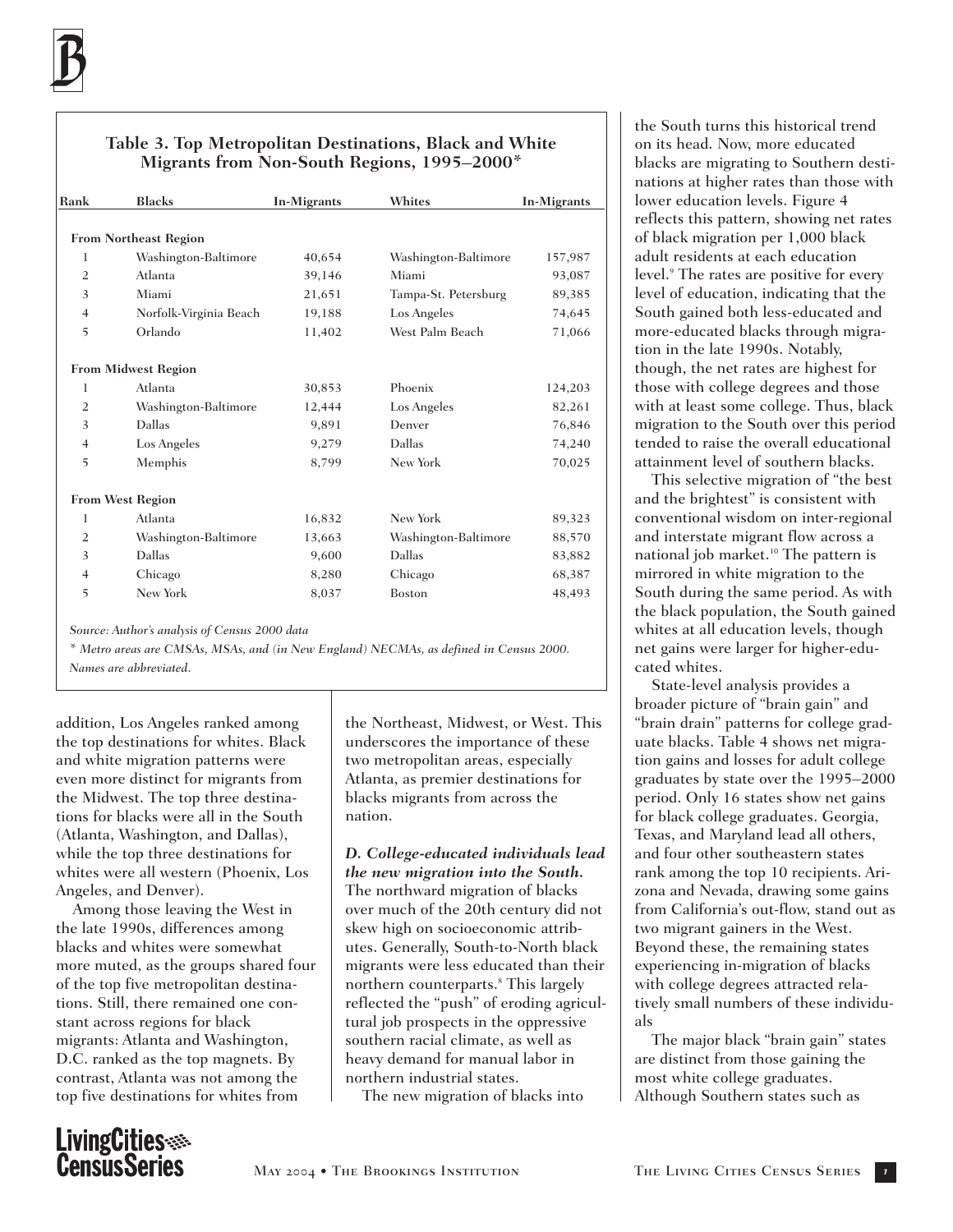

### **Table 4. Top "Brain Gain" and "Brain Drain" States, Blacks and Whites, 1995–2000**

| Rank           | <b>Blacks</b>                                         |           | Whites         |            |  |  |
|----------------|-------------------------------------------------------|-----------|----------------|------------|--|--|
|                | Largest Net In-Migration of College Graduates         |           |                |            |  |  |
| 1              | Georgia                                               | 20,297    | Florida        | 133,721    |  |  |
| $\overline{2}$ | <b>Texas</b>                                          | 11,609    | Arizona        | 69,159     |  |  |
| 3              | Maryland                                              | 11,468    | North Carolina | 59,224     |  |  |
| $\overline{4}$ | Florida                                               | 5,976     | Colorado       | 51,847     |  |  |
| 5              | North Carolina                                        | 4,016     | Georgia        | 44,755     |  |  |
| 6              | Tennessee                                             | 2,466     | California     | 36,145     |  |  |
| 7              | Arizona                                               | 2,420     | <b>Texas</b>   | 36,102     |  |  |
| 8              | Nevada                                                | 1,848     | Washington     | 32,251     |  |  |
| 9              | Virginia                                              | 1,018     | Nevada         | 28,636     |  |  |
| 10             | Delaware                                              | 888       | Oregon         | 23,099     |  |  |
|                | <b>Largest Net Out-Migration of College Graduates</b> |           |                |            |  |  |
| 1              | New York                                              | $-18,573$ | New York       | $-134,103$ |  |  |
| $\overline{2}$ | Louisiana                                             | $-6,608$  | Illinois       | $-60,847$  |  |  |
| 3              | District of Columbia                                  | $-5,601$  | Pennsylvania   | $-55,093$  |  |  |
| $\overline{4}$ | Pennsylvania                                          | $-4,040$  | Ohio           | $-36,575$  |  |  |
| 5              | Alabama                                               | $-3,019$  | Michigan       | $-29,510$  |  |  |
| 6              | Mississippi                                           | $-2,947$  | Indiana        | $-28,496$  |  |  |
| 7              | Ohio                                                  | $-2,875$  | Iowa           | $-25,094$  |  |  |
| 8              | Massachusetts                                         | $-2,389$  | New Jersey     | $-20,763$  |  |  |
| 9              | California                                            | $-2,173$  | Louisiana      | $-20,255$  |  |  |
|                | Oklahoma                                              | $-1,669$  | Utah           | $-15,143$  |  |  |

Florida, North Carolina, Georgia, and Texas are among the largest white gainers, the top 10 list also includes six western states. Comparatively, then, the South appears to exert a stronger "pull" on highly educated blacks than it does on their white counterparts.

Among the states that sustained the largest net losses of college graduate migrants, three ranked among the top 10 for both blacks and whites: New York, Pennsylvania, and Ohio. What distinguished black "brain drain" states was the presence of economically stagnant southern states (Louisiana, Alabama, Mississippi) that still contain large black populations. White "brain drain" states, by contrast, are located primarily in the Northeast and Midwest. Without these significant outflows of educated blacks from "Deep South" states, migration patterns would have increased black education levels in the region by an even greater degree. Still, the recent trend represents a dramatic departure from that prevailing a few decades ago, and contributed to the rise of a growing middle-class black population in Southern metropolitan areas.

*E. After several decades as a major black migrant "magnet," California lost more black migrants than it gained during the late 1990s.* The reversal of the "Great Migration" did not occur solely across the Mason-Dixon line. As shown earlier, California led all states in its net gains of black migrants in the late 1960s and late 1970s. Even in the late 1980s, the state ranked sixth on this measure. In the 1995–2000 period, however, California ranked second in the nation for black domestic migration losses. In part, this can be attributed to California's declining economy over the course of the 1990s. At the same time, however, the state's most severe economic decline occurred during the early part of the decade, rather than the later period for which the census

# LivingCities<br>CensusSeries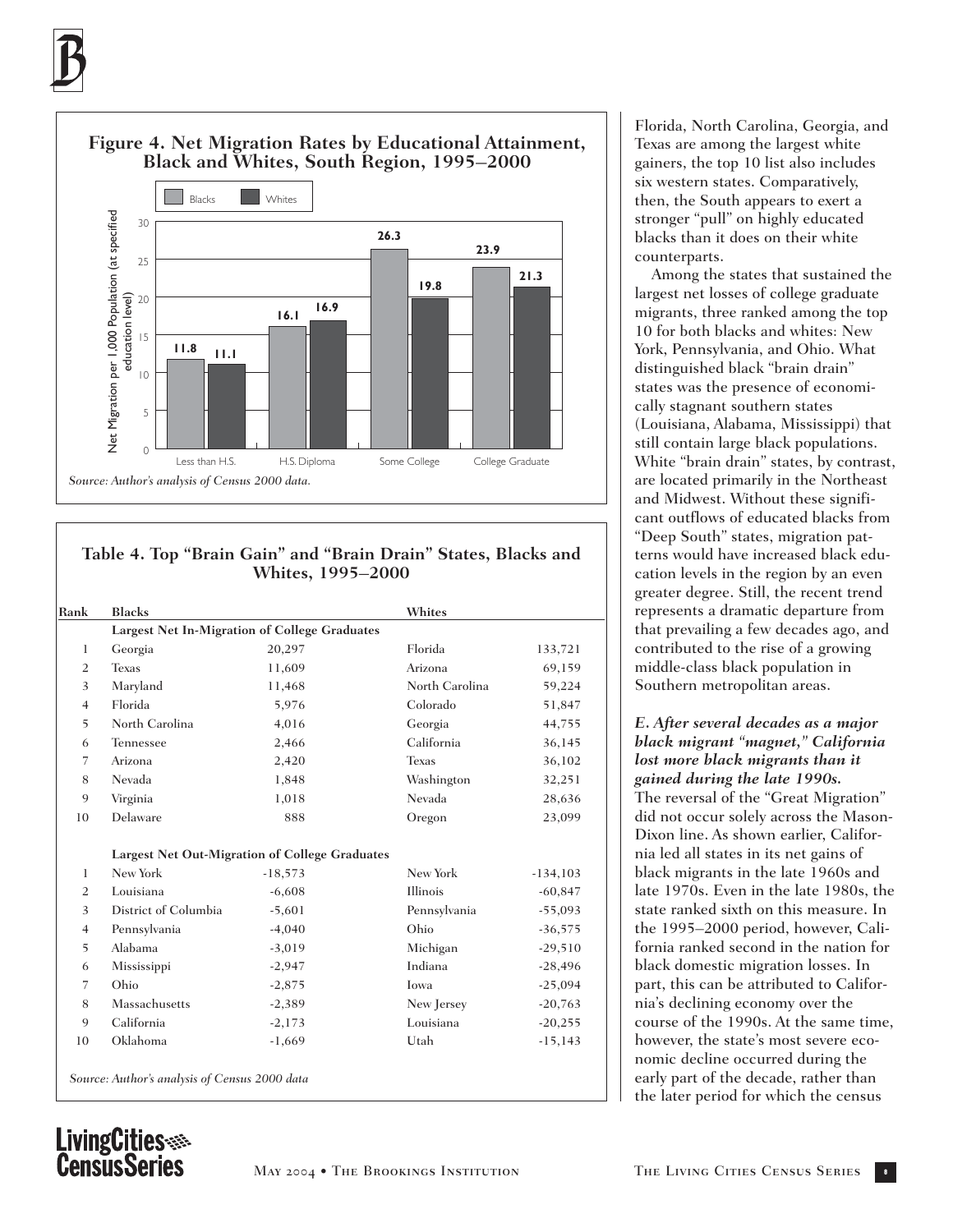



#### records migration data.<sup>11</sup>

California's in- and out-migration patterns for blacks over the last 35 years reflect a near mirror-image pattern of those in the South. That is, fewer blacks migrated to California from other states with each successive decade, especially in the late 1990's, as the number of blacks leaving California increased (Figure 5). As a result, the small black net in-migration occurring in the late 1980s gave way to a noticeable black migration loss in the late 1990s.

Reviewing the particular origins and destinations of black migrants into and out of California helps illuminate how the state became a net exporter of

blacks over time. In each of the last four census periods, Texas ranked either first or second as an origin of in-migrants to California, though it was also the most popular destination of blacks migrating out of California (Table 5). Although not quite as consistent, Louisiana shares a similar relationship with California. Thus, whether California gained or lost blacks in its exchanges with Texas and Louisiana bore heavily on its overall migration exchange with the rest of the U.S. After three periods in which it experienced a net gain of black migrants from these two states, California lost more blacks to both states through migration in the late 1990s than it gained.

The destination states for blacks migrating out of California have changed more markedly over time than have the origin states for blacks moving to California. Northern states—especially New York and Illinois—have long served as major feeders, with thousands of black residents of New York City and Chicago moving westward in each of the past four decades. Indeed, in the 1995–2000 period, Texas, Illinois and New York were still among the top origin states for black migrants to California. In the late 1960s and 1970s, migrants from California—like in-migrants—were prone to select Texas and Louisiana, as well as Illinois, as part of the backand-forth exchanges between these states. In the late 1980s, however, Georgia and Florida rapidly climbed the list to become the second- and third-most prominent destinations. By the late 1990s, three of the top five destinations were Southeastern states, which were joined by California's nextdoor neighbor, Nevada.

In fact, the increased flow of blacks from California to the South largely accounts for the West's transition from an "importer" to an "exporter" of blacks to the South region over the 1995–2000 period. California alone contributed nearly three-fourths (73

# LivingCities<br>CensusSeries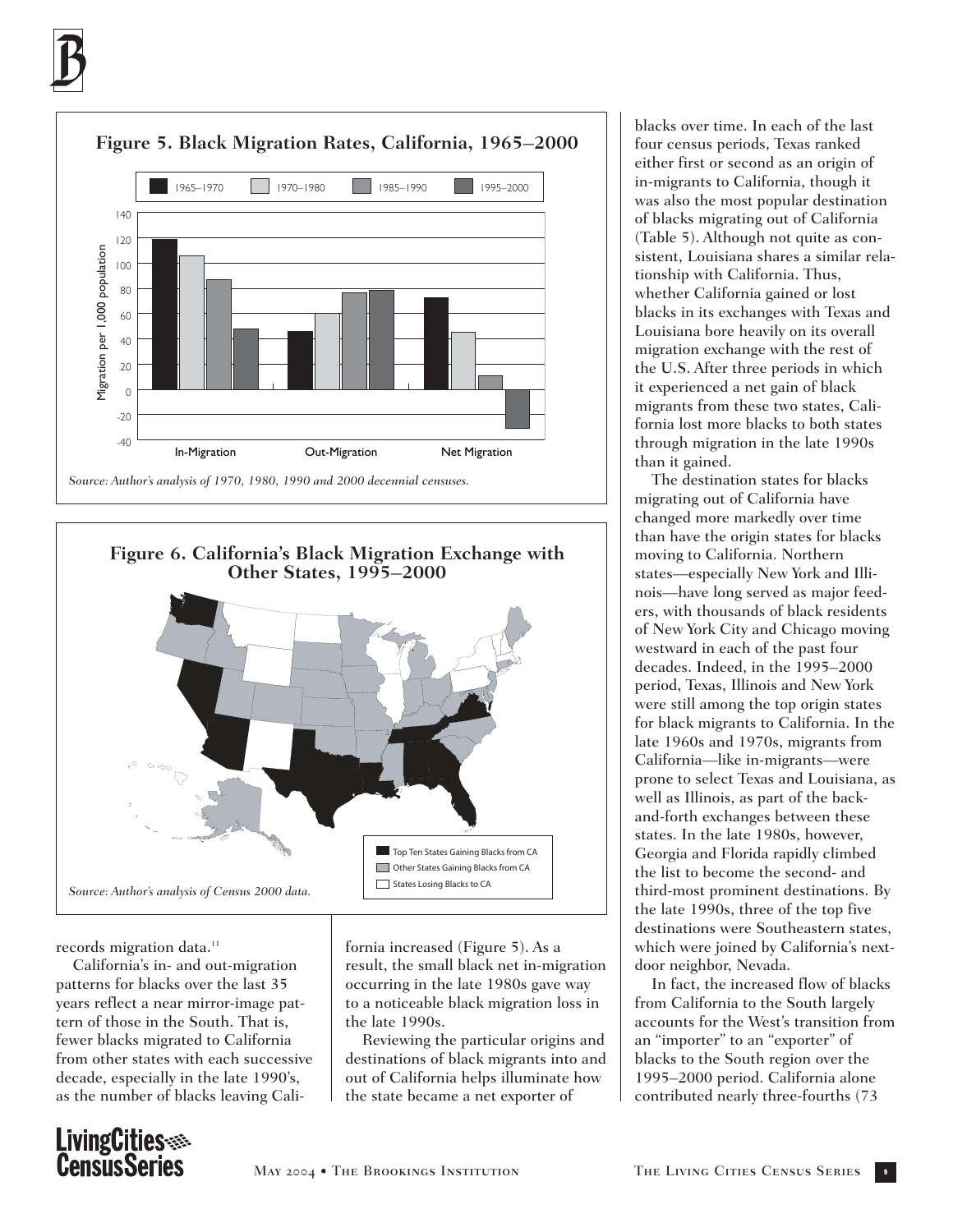| Rank | 1965-70 Period                        |        | 1975-80 Period |        | 1985-90 Period |        | 1995-2000 Period |        |
|------|---------------------------------------|--------|----------------|--------|----------------|--------|------------------|--------|
|      | <b>In-Migration from Other States</b> |        |                |        |                |        |                  |        |
|      | <b>Texas</b>                          | 19,193 | New York       | 16,804 | <b>Texas</b>   | 19,146 | <b>Texas</b>     | 9,181  |
| 2    | Louisiana                             | 18,213 | <b>Texas</b>   | 15,323 | Louisiana      | 13,644 | New York         | 6,743  |
|      | Illinois                              | 9,562  | Illinois       | 14,344 | New York       | 13,524 | Illinois         |        |
| 3    |                                       |        |                |        |                |        |                  | 5,913  |
| 4    | Alabama                               | 8,019  | Louisiana      | 11,508 | Illinois       | 13,376 | Louisiana        | 5,529  |
| 5    | Mississippi                           | 7,804  | Ohio           | 10,619 | Michigan       | 7,529  | Georgia          | 5,254  |
| 6    | New York                              | 7,536  | Michigan       | 8,434  | Ohio           | 7,301  | Florida          | 4,259  |
|      | Arkansas                              | 6,034  | Missouri       | 6,329  | Florida        | 6,624  | Washington       | 4,167  |
| 8    | Ohio                                  | 5,593  | Pennsylvania   | 6,217  | Georgia        | 5,982  | Arizona          | 3,850  |
| 9    | Missouri                              | 4,738  | Alabama        | 5,831  | Mississippi    | 5,192  | Virginia         | 3,752  |
| 10   | Michigan                              | 4,658  | New Jersey     | 5,447  | Virginia       | 4,567  | Nevada           | 3,446  |
|      | <b>Out-Migration to Other States</b>  |        |                |        |                |        |                  |        |
|      | <b>Texas</b>                          | 8,153  | <b>Texas</b>   | 14,804 | <b>Texas</b>   | 15,874 | <b>Texas</b>     | 17,590 |
| 2    | Michigan                              | 3,791  | Louisiana      | 8,607  | Georgia        | 7,974  | Georgia          | 14,060 |
| 3    | Louisiana                             | 3,327  | Washington     | 5,437  | Florida        | 7,354  | Nevada           | 13,704 |
| 4    | Washington                            | 2,746  | Illinois       | 3,826  | Illinois       | 6,915  | Florida          | 8,371  |
| 5    | Illinois                              | 2,744  | Georgia        | 3,746  | Louisiana      | 6,719  | Virginia         | 8,051  |
| 6    | New York                              | 2,617  | Michigan       | 3,639  | Nevada         | 6,646  | Louisiana        | 7,882  |
|      | Ohio                                  | 2,354  | Florida        | 3,612  | Virginia       | 6,626  | Washington       | 6,816  |
| 8    | Missouri                              | 1,769  | New York       | 3,363  | New York       | 6,473  | Arizona          | 6,135  |
| 9    | Virginia                              | 1,752  | Virginia       | 3,302  | Washington     | 6,451  | North Carolina   | 5,123  |
| 10   | Florida                               | 1,749  | Oklahoma       | 2,977  | Ohio           | 5,674  | Illinois         | 5,026  |

### **Table 5. Black Migration Exchange between California and Other States, 1965–2000**

*Source: Author's analysis of 1970, 1980, 1990, and 2000 decennial censuses*

percent) of the South's net migration gain of blacks from the West in the late 1990s.

Other states in the West have also begun to gain black population from California. In recent decades, substantial shares of California's white outmigrants located in surrounding states such as Nevada, Arizona, Oregon, and Washington. In fact, some analysts have proposed that California's migration streams are part of two "migration systems": a nationwide exchange of high-skilled labor between all states; and a "spillover" migration to neighboring Western states with more middle- and lower-level socioeconomic attributes.12 The spillover migration reflects in part a movement away from the high cost of living in California metropolitan areas toward more affordable, less congested communities in nearby states. This out-migration pattern largely accounted for California's state-wide loss of domestic migrants in the late 1990's.<sup>13</sup>

On a somewhat smaller scale, California's blacks have joined in this "spillover" migration to surrounding states. The state has lost black migrants on net in its exchange with Washington and Oregon since the late 1960s. The pattern expanded to include Nevada in the late 1970s, and Arizona in the late 1980s, even as California gained blacks on net from other parts of the country. As with California's out-migrants in general, blacks moving to nearby states in the late 1990s tended to have lower education levels than the black population at large.14

Overall, California lost blacks in its migration exchange with 38 other

states between 1995 and 2000 (Figure 6). The states receiving the greatest numbers of California's blacks included fast-growing Southeastern states (Georgia, Virginia, Florida), as well as traditional Southern destinations like Texas and Louisiana. The data also confirm a "spillover" of black out-migrants to nearby states in the West (Nevada, Washington, Arizona). The geographic breadth of this outmigration, and the long-term trend it culminates, suggest that California's net loss of blacks in the late 1990s reflects more than a symptom of the state's contemporary economic woes. It remains to be seen whether California will re-emerge as a major migration magnet for blacks in the foreseeable future.

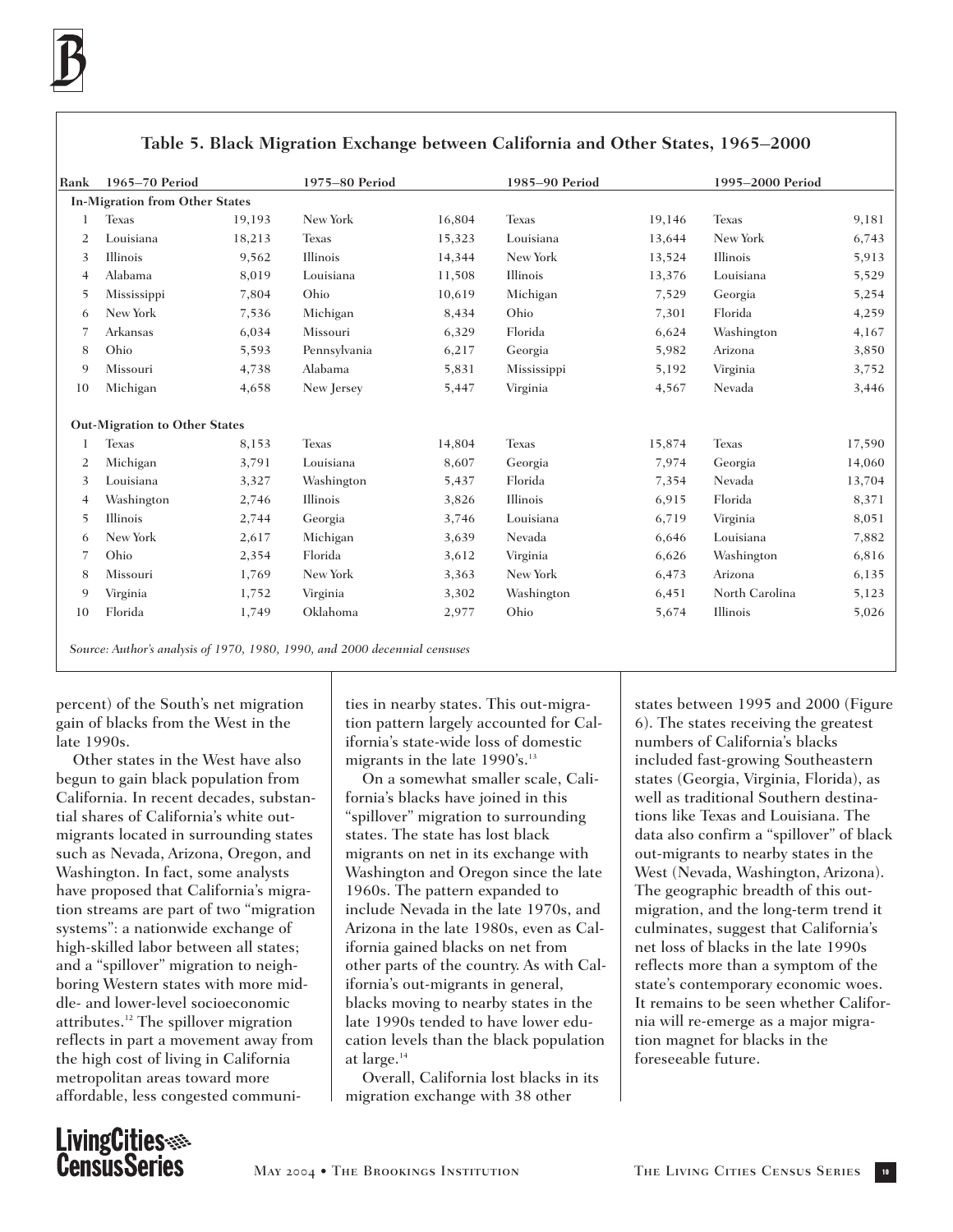

## **Conclusion**

This analysis of Census 2000<br>migration data documents the<br>full-scale reversal of black<br>Americans' migration out of<br>the South—a movement that domimigration data documents the full-scale reversal of black Americans' migration out of nated the better part of the 20th century. Moreover, the latest census is the first to show that the South experienced a net migration gain of blacks from the other three regions of the country. Overall, the South's gains over the 1995–2000 period roughly doubled those recorded in the 1990 census, and tripled those recorded in the 1980 census.

Both economic and cultural factors help account for this long-term reversal of the "Great Migration." The economic ascendancy of Southeastern states such as Georgia, Florida, Virginia, and the Carolinas made them primary destinations for black migrants to the region in recent decades. Texas, too, stands out for its continued appeal to black migrants. Improvements in the racial climate in these states over the past three decades helped create momentum for the return south, as many black Americans sought to strengthen ties to kin and to communities from which they and their forebears departed long ago. Yet on their return south, blacks by and large are not settling in the "Deep South" states that registered the greatest out-migration of blacks in the late 1960s. Atlanta, for instance, was far and away the premier nationwide destination for blacks in the late 1990s.

The survey also finds that when they relocate from the Northeast, Midwest, and West, blacks—particularly those with higher levels of education—are more likely than whites to head to the South. The black population's participation in an increasingly nationwide labor market, and its preference for Southern destinations, have fueled rising incomes and a growing black middle class and upper-middle class in several of the region's fast-

growing metropolitan areas.<sup>15</sup> In turn, these communities may be helping to attract other educated black migrants who seek to draw on their emerging professional networks.

This cycle of black migration to the South has, however, drawn strength from the places blacks left in the greatest numbers. The Northeast and Midwest—particularly the New York and Chicago metropolises—lost increasing numbers of blacks to the South over the past three decades. By the late 1990s, the West had been transformed from a receiver to a sender of black migrants to the South. As with large Northeast and Midwest states like New York and Illinois, California represented the West region's major destination for blacks leaving the South during the mid-20th century. Even as Northern states started to lose black migrants in the 1970s and 1980s, California remained, on net, a destination for blacks. In the most recent census, however, a plural-

ity of blacks leaving California located in southern states, at the same time that many black out-migrants followed other populations that "spilled out" into neighboring Western states. These trends confirm that a broad-based set of states and metropolitan areas have seen their more mobile, often more educated black populations leave for the growing South.

With its demographic and geographic breadth, combined with the strong cultural and economic ties that the South holds for blacks, the "New Great Migration" has all the signs of a continuing trend. While we have yet to fully appreciate its implications on economic, political, and race relations fronts, future research should examine the importance of this development not only for the South but also for the places that black Americans are leaving behind in increasing numbers.

## **Appendix A. Black Migration by Region, 1965–2000**

|                                 | <b>Northeast</b>                              | <b>Midwest</b> | South      | West      |
|---------------------------------|-----------------------------------------------|----------------|------------|-----------|
|                                 |                                               |                |            |           |
| <b>I. In-Migration Flows</b>    |                                               |                |            |           |
| 1965-1970                       | 195,860                                       | 263,388        | 205,661    | 183,281   |
| 1975-1980                       | 117,224                                       | 190,038        | 439,367    | 236,560   |
| 1985-1990                       | 163,372                                       | 199,687        | 560,775    | 243,069   |
| 1995-2000                       | 136,780                                       | 212,076        | 680,131    | 171,309   |
| <b>II. Out-Migration Flows</b>  |                                               |                |            |           |
| 1965-1970                       | 137,086                                       | 136,373        | 493,101    | 81,630    |
| 1975-1980                       | 287,590                                       | 237,608        | 330,489    | 127,502   |
| 1985-1990                       | 326,586                                       | 266,502        | 380,800    | 193,015   |
| 1995-2000                       | 369,665                                       | 276,090        | 333,585    | 220,956   |
| <b>III. Net Migration Flows</b> |                                               |                |            |           |
|                                 |                                               |                |            |           |
| 1965-1970                       | 58,774                                        | 127,015        | $-287,440$ | 101,651   |
| 1975–1980                       | $-170,366$                                    | $-47,570$      | 108,878    | 109,058   |
| 1985-1990                       | $-163,214$                                    | $-66,815$      | 179,975    | 50,054    |
| 1995-2000                       | $-232,885$                                    | $-64,014$      | 346,546    | $-49,647$ |
|                                 | $1.1 \quad 1.1$ $1.070$ 1000 1000 1000 1000 1 |                |            |           |

*Source: Author's analysis of 1970, 1980, 1990, and 2000 decennial censuses*

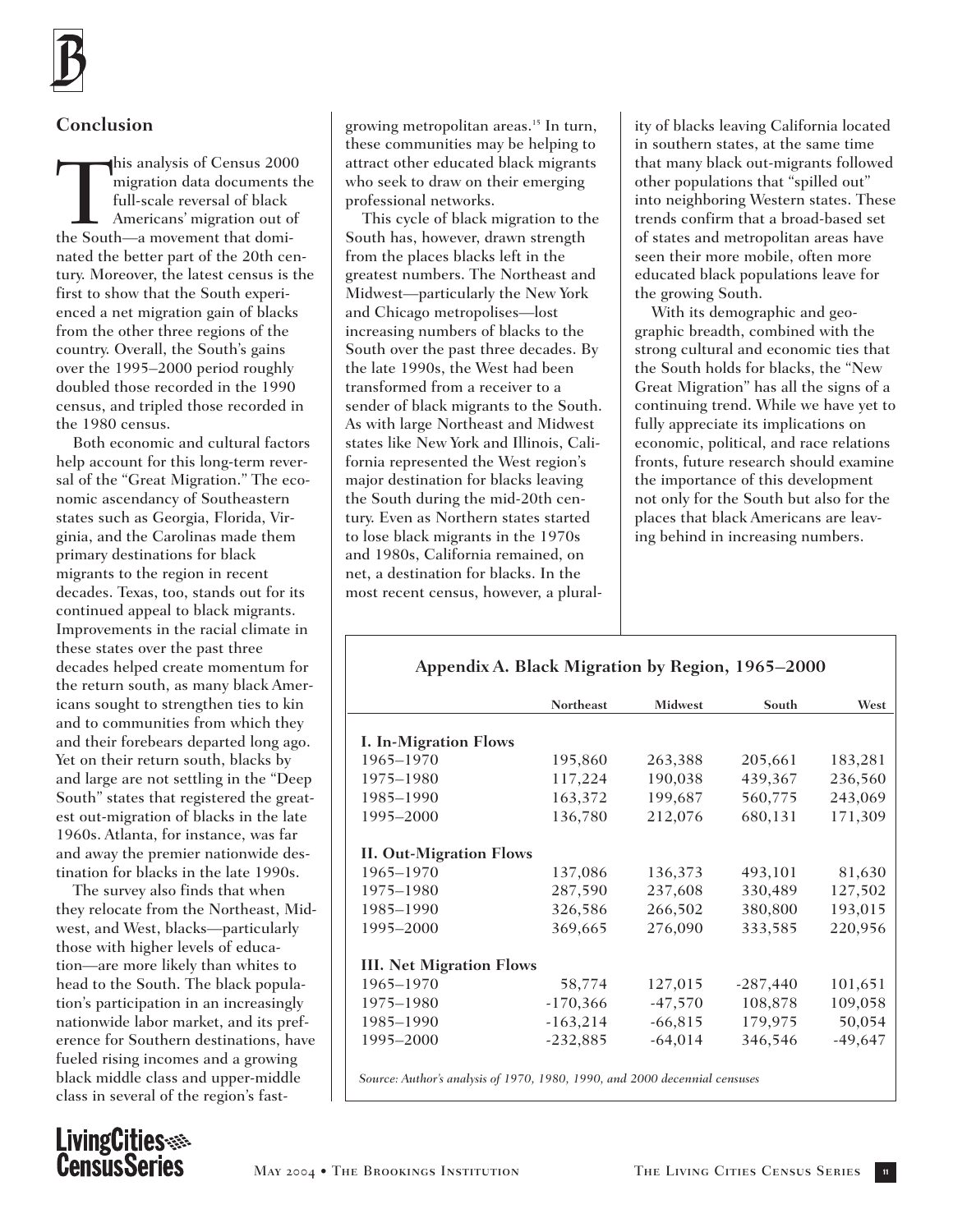|                      |                          |                          |            |             | <b>Black Net Migration</b> |            |
|----------------------|--------------------------|--------------------------|------------|-------------|----------------------------|------------|
| <b>States</b>        | 2000 Black<br>Population | % of Total<br>Population | 1965-1970  | 1975-1980   | 1985-1990                  | 1995-2000  |
|                      |                          |                          |            |             |                            |            |
| Alabama              | 1,155,930                | 26.0                     | $-61,507$  | $-7,843$    | $-8,332$                   | 6,846      |
| Alaska               | 21,787                   | 3.5                      | 60         | 653         | 405                        | $-3,072$   |
| Arizona              | 158,873                  | 3.1                      | 246        | 2,239       | 9,211                      | 8,909      |
| Arkansas             | 418,950                  | 15.7                     | $-27,594$  | $-9,236$    | $-8,931$                   | $-2,192$   |
| California           | 2,263,882                | 6.7                      | 91,425     | 75,746      | 21,636                     | $-63,180$  |
| Colorado             | 165,063                  | 3.8                      | 5,593      | 8,861       | 2,084                      | $-1,217$   |
| Connecticut          | 309,843                  | 9.1                      | 9,845      | $-3,012$    | $-329$                     | $-5,810$   |
| Delaware             | 150,666                  | 19.2                     | 2,354      | 1,769       | 4,107                      | 9,074      |
| District of Columbia | 343,312                  | 60.0                     | $-15,390$  | $-58,454$   | $-43,727$                  | $-34,118$  |
| Florida              | 2,335,505                | 14.6                     | $-6,404$   | 15,900      | 57,009                     | 51,286     |
| Georgia              | 2,349,542                | 28.7                     | $-23,363$  | 29,616      | 80,827                     | 129,749    |
| Hawaii               | 22,003                   | 1.8                      | $-724$     | 2,874       | $-314$                     | $-7,203$   |
| Idaho                | 5,456                    | 0.4                      | $-87$      | 355         | 405                        | $-651$     |
| Illinois             | 1,876,875                | 15.1                     | 16,857     | $-37,220$   | $-60,120$                  | $-55,238$  |
| Indiana              | 510,034                  | 8.4                      | 10,356     | $-2,040$    | $-1,007$                   | 6,192      |
| Iowa                 | 61,853                   | 2.1                      | 352        | 2,530       | $-264$                     | $-599$     |
| Kansas               | 154,198                  | 5.7                      | 454        | 4,215       | 1,093                      | $-5,056$   |
| Kentucky             | 295,994                  | 7.3                      | $-5,556$   | 5,550       | $-3,648$                   | 2,614      |
| Louisiana            | 1,451,944                | 32.5                     | $-37,067$  | $-5,315$    | $-46,053$                  | $-18,074$  |
| Maine                | 6,760                    | 0.5                      | $-516$     | $-809$      | 315                        | $-861$     |
| Maryland             | 1,477,411                | 27.9                     | 44,054     | 54,793      | 59,966                     | 43,549     |
| Massachusetts        | 343,454                  | 5.4                      | 8,125      | $-5,766$    | 2,435                      | $-6,538$   |
| Michigan             | 1,412,742                | 14.2                     | 63,839     | 3,592       | $-14,600$                  | $-16,449$  |
| Minnesota            | 171,731                  | 3.5                      | 2,755      | 1,988       | 12,525                     | 9,118      |
| Mississippi          | 1,033,809                | 36.3                     | $-66, 614$ | $-20,106$   | -19,522                    | $-2,691$   |
| Missouri             | 629,391                  | 11.2                     | 1,572      | $-10,428$   | $-3,362$                   | 2,334      |
| Montana              | 2,692                    | 0.3                      | $-500$     | $-572$      | $-505$                     | $-435$     |
| Nebraska             | 68,541                   | 4.0                      | $-108$     | $-221$      | $-557$                     | $-414$     |
| Nevada               | 135,477                  | 6.8                      | 430        | 5,211       | 10,143                     | 19,446     |
| New Hampshire        | 9,035                    | 0.7                      | $-162$     | 127         | 596                        | $-696$     |
| New Jersey           | 1,141,821                | 13.6                     | 28,642     | $-6,462$    | $-10,084$                  | $-34,682$  |
| New Mexico           | 34,343                   | 1.9                      | $-1,256$   | $-349$      | $-1,287$                   | $-2,724$   |
| New York             | 3,014,385                | 15.9                     | 5,250      | $-128, 143$ | $-150,695$                 | $-165,366$ |
| North Carolina       | 1,737,545                | 21.6                     | $-29,732$  | 14,456      | 39,015                     | 53,371     |
| North Dakota         | 3,916                    | 0.6                      | $-312$     | $-493$      | $-779$                     | $-726$     |
| Ohio                 | 1,301,307                | 11.5                     | 22,518     | $-16,503$   | $-7,040$                   | $-2,313$   |
| Oklahoma             | 260,968                  | 7.6                      | $-1,497$   | 7,192       | $-2,693$                   | $-317$     |
| Oregon               | 55,662                   | 1.6                      | 1,950      | 2,058       | 1,643                      | 146        |
| Pennsylvania         | 1,224,612                | 10.0                     | 6,412      | $-25,849$   | $-11,046$                  | $-18,024$  |
| Rhode Island         | 46,908                   | 4.5                      | 1,331      | $-411$      | 970                        | 111        |
| South Carolina       | 1,185,216                | 29.5                     | $-26,884$  | 9,238       | 5,342                      | 16,253     |
| South Dakota         | 4,685                    | 0.6                      | $-192$     | 46          | $-223$                     | $-554$     |
| Tennessee            | 932,809                  | 16.4                     | $-17,703$  | 4,436       |                            |            |
|                      | 2,404,566                |                          |            |             | 11,297                     | 19,343     |
| Texas                |                          | 11.5                     | 4,663      | 47,685      | 8,921                      | 42,312     |
| Utah                 | 17,657                   | 0.8                      | 1,041      | 1,667       | 514                        | 497        |
| Vermont              | 3,063                    | 0.5                      | $-153$     | $-41$       | 363                        | $-1,019$   |
| Virginia             | 1,390,293                | 19.6                     | $-11,586$  | 22,295      | 53,873                     | 29,149     |
| Washington           | 190,267                  | 3.2                      | 3,930      | 10,216      | 6,780                      | 862        |
| West Virginia        | 57,232                   | 3.2                      | $-7,614$   | $-3,098$    | $-3,152$                   | 392        |
| Wisconsin            | 304,460                  | 5.7                      | 8,924      | 6,964       | 7,456                      | $-309$     |
| Wyoming              | 3,722                    | 0.8                      | $-457$     | 99          | $-661$                     | $-1,025$   |

### **Appendix B. Black Net Migration by State, 1965–2000**

*Source: Author's analysis of 1970, 1980, 1990, and 2000 decennial censuses.*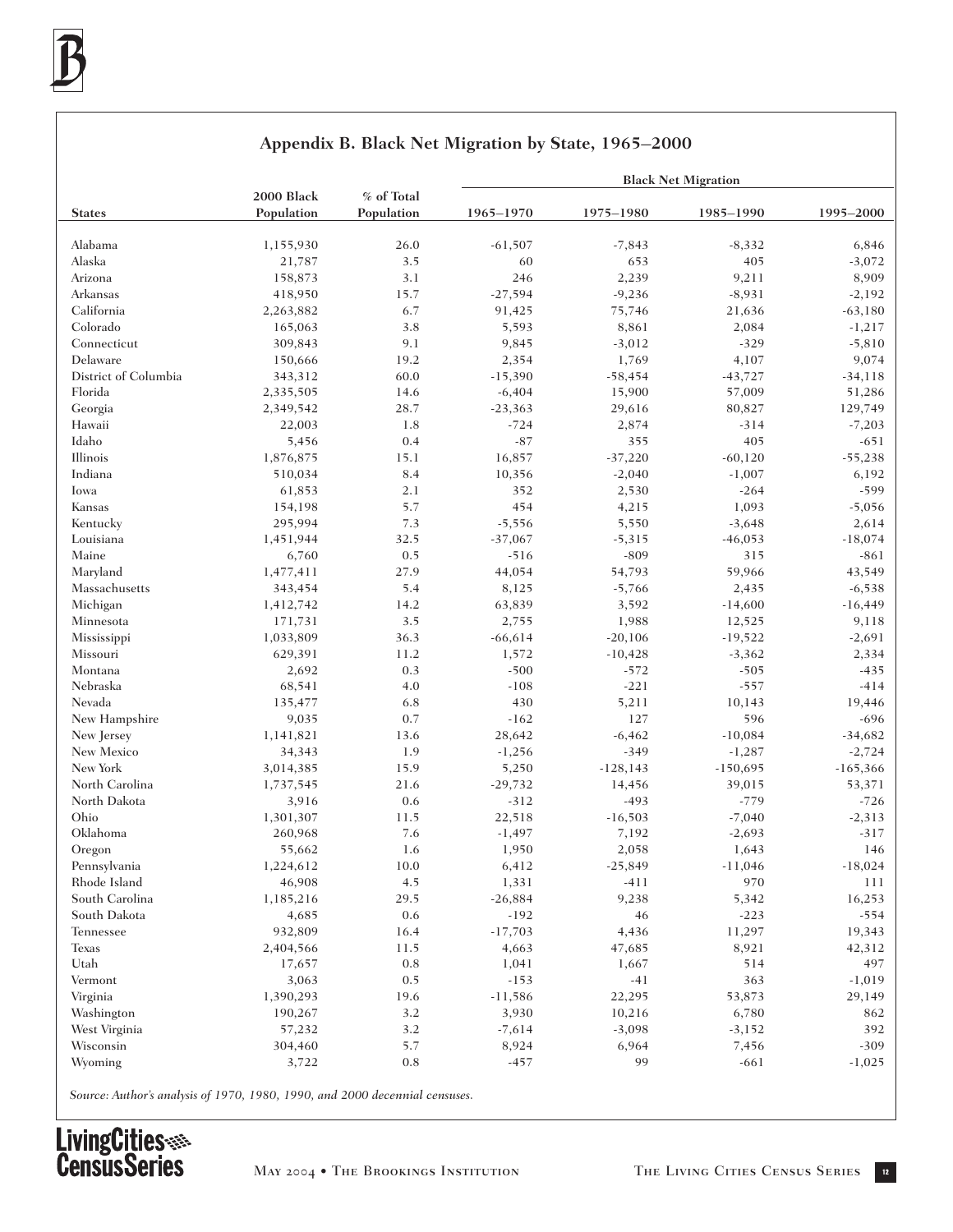### **Appendix C. Black Net Migration for Metropolitan Areas with Black Population Over 50,000 in 2000, 1965–2000**

|                                                        |            |            | <b>Black Net Migration</b> |                               |             |            |
|--------------------------------------------------------|------------|------------|----------------------------|-------------------------------|-------------|------------|
|                                                        | 2000 Black | % of Total |                            |                               |             |            |
| <b>Metropolitan Areas</b>                              | Population | Population | 1965–1970                  | 1975-1980 1985-1990 1995-2000 |             |            |
|                                                        |            |            |                            |                               |             |            |
| New York-Northern New Jersey-Long Island,              |            |            |                            |                               |             |            |
| NY-NJ-CT-PA CMSA                                       | 3,637,778  | 17.2       | 18,792                     | $-139,789$                    | $-190, 108$ | $-193,061$ |
| Washington-Baltimore, DC-MD-VA-WV CMSA                 | 1,992,266  | 26.2       | 34,365                     | 9,998                         | 29,904      | 16,139     |
| Chicago-Gary-Kenosha, IL-IN-WI CMSA                    | 1,707,618  | 18.6       | 14,061                     | $-44,884$                     | $-69,068$   | $-59,282$  |
| Los Angeles-Riverside-Orange County, CA CMSA           | 1,245,039  | 7.6        | 55,943                     | 32,764                        | $-11,731$   | $-38,833$  |
| Philadelphia-Wilmington-Atlantic City,                 |            |            |                            |                               |             |            |
| PA-NJ-DE-MD CMSA                                       | 1,210,846  | 19.6       | 24,601                     | $-16,678$                     | $-617$      | $-5,479$   |
| Atlanta, GA MSA                                        | 1,189,179  | 28.9       | 10,135                     | 27,111                        | 74,705      | 114,478    |
| Detroit-Ann Arbor-Flint, MI CMSA                       | 1,149,331  | 21.1       | 54,766                     | -989                          | $-22,432$   | $-15,095$  |
| Miami-Fort Lauderdale, FL CMSA                         | 790,518    | 20.4       | 4,984                      | 6,106                         | 10,401      | $-7,772$   |
| Houston-Galveston-Brazoria, TX CMSA                    | 789,489    | 16.9       | 16,301                     | 24,267                        | $-4,661$    | 9,633      |
| Dallas-Fort Worth, TX CMSA                             | 720,133    | 13.8       | 16,384                     | 12,460                        | 16,097      | 39,360     |
| San Francisco-Oakland-San Jose, CA CMSA                | 513,561    | 7.3        | 24,699                     | 16,034                        | $-7,078$    | $-30,613$  |
| New Orleans, LA MSA                                    | 502,251    | 37.5       | $-4,886$                   | $-4,889$                      | $-17,395$   | $-13,860$  |
| Cleveland-Akron, OH CMSA                               | 493,492    | 16.8       | 10,914                     | $-13,483$                     | $-11,553$   | $-6,948$   |
| Memphis, TN-AR-MS MSA                                  | 492,531    | 43.4       | $-8,498$                   | $-785$                        | 2,931       | 12,507     |
| Norfolk-Virginia Beach-Newport News, VA-NC MSA         | 485,368    | 30.9       | $-1,333$                   | 10,141                        | 27,645      | 16,660     |
| St. Louis, MO-IL MSA                                   | 476,716    | 18.3       | 3,222                      | $-12,030$                     | $-10,374$   | $-2,481$   |
| Charlotte-Gastonia-Rock Hill, NC-SC MSA                | 307,886    | 20.5       | 121                        | 2,725                         | 7,497       | 23,313     |
| Boston-Worcester-Lawrence-Lowell-Brockton, MA-NH NECMA | 302,331    | 5.0        | 5,419                      | $-4,576$                      | 2,235       | $-7,018$   |
| Richmond-Petersburg, VA MSA                            | 300,457    | 30.2       | 3,643                      | 8,110                         | 12,508      | 8,355      |
| Birmingham, AL MSA                                     | 277,083    | 30.1       | $-12,177$                  | $-1,158$                      | $-763$      | 3,198      |
| Raleigh-Durham-Chapel Hill, NC MSA                     | 269,932    | 22.7       | $-1,100$                   | 5,774                         | 17,611      | 16,144     |
| Milwaukee-Racine, WI CMSA                              | 254,810    | 15.1       | 8,389                      | 5,528                         | 4,305       | $-1,021$   |
| Greensboro-Winston-Salem-High Point, NC MSA            | 252,688    | 20.2       | 1,392                      | 5,120                         | 8,820       | 9,120      |
| Tampa-St. Petersburg-Clearwater, FL MSA                | 244,457    | 10.2       | 2,350                      | 1,788                         | 1,807       | 6,965      |
| Jacksonville, FL MSA                                   | 238,428    | 21.7       | $-2,647$                   | $-50$                         | 5,573       | 8,744      |
| Cincinnati-Hamilton, OH-KY-IN CMSA                     | 231,006    | 11.7       | 599                        | 546                           | $771\,$     | 178        |
| Orlando, FL MSA                                        | 227,868    | 13.9       | $-67$                      | 4,491                         | 13,368      | 20,222     |
| Kansas City, MO-KS MSA                                 | 226,503    | 12.8       | 3,529                      | $-2,795$                      | $-963$      | $-760$     |
| Indianapolis, IN MSA                                   | 223,974    | 13.9       | 5,072                      | 2,373                         | 3,538       | 7,889      |
| Columbus, OH MSA                                       | 206,136    | 13.4       | 4,234                      | 2,003                         | 8,343       | 10,159     |
| Jackson, MS MSA                                        | 201,027    | 45.6       | $-4,096$                   | 3,000                         | 1,923       | 3,659      |
| Baton Rouge, LA MSA                                    | 192,605    | 31.9       | $-1,871$                   | 3,960                         | $-937$      | 4,640      |
| Nashville, TN MSA                                      | 191,876    | 15.6       | 965                        | 2,954                         | 6,476       | 6,048      |
| Pittsburgh, PA MSA                                     | 190,511    | $8.1\,$    | $-5,003$                   | $-3,022$                      | $-4,987$    | $-7,425$   |
| Columbia, SC MSA                                       | 172,083    | 32.1       | 2,622                      | 9,082                         | 9,149       | 10,899     |
| Charleston-North Charleston, SC MSA                    | 169,079    | 30.8       | $-4,595$                   | 2,764                         | 841         | $-674$     |
| Greenville-Spartanburg-Anderson, SC MSA                | 168,081    | 17.5       | $-3,032$                   | 203                           | 1,394       | 2,409      |
| Seattle-Tacoma-Bremerton, WA CMSA                      | 165,938    | 4.7        | 4,131                      | 8,925                         | 6,411       | 821        |
| Augusta-Aiken, GA-SC MSA                               | 164,019    | 34.4       | $-467$                     | 6,250                         | 4,123       | 1,732      |
| San Diego, CA MSA                                      | 161,480    | 5.7        | 5,717                      | 15,621                        | 12,482      | $-9,970$   |
| Minneapolis-St. Paul, MN-WI MSA                        | 157,963    | 5.3        | 2,861                      | 2,807                         | 11,765      | 7,585      |
| West Palm Beach-Boca Raton, FL MSA                     | 156,055    | 13.8       | 171                        | 167                           | 2,507       | 2,785      |
|                                                        |            |            |                            |                               |             |            |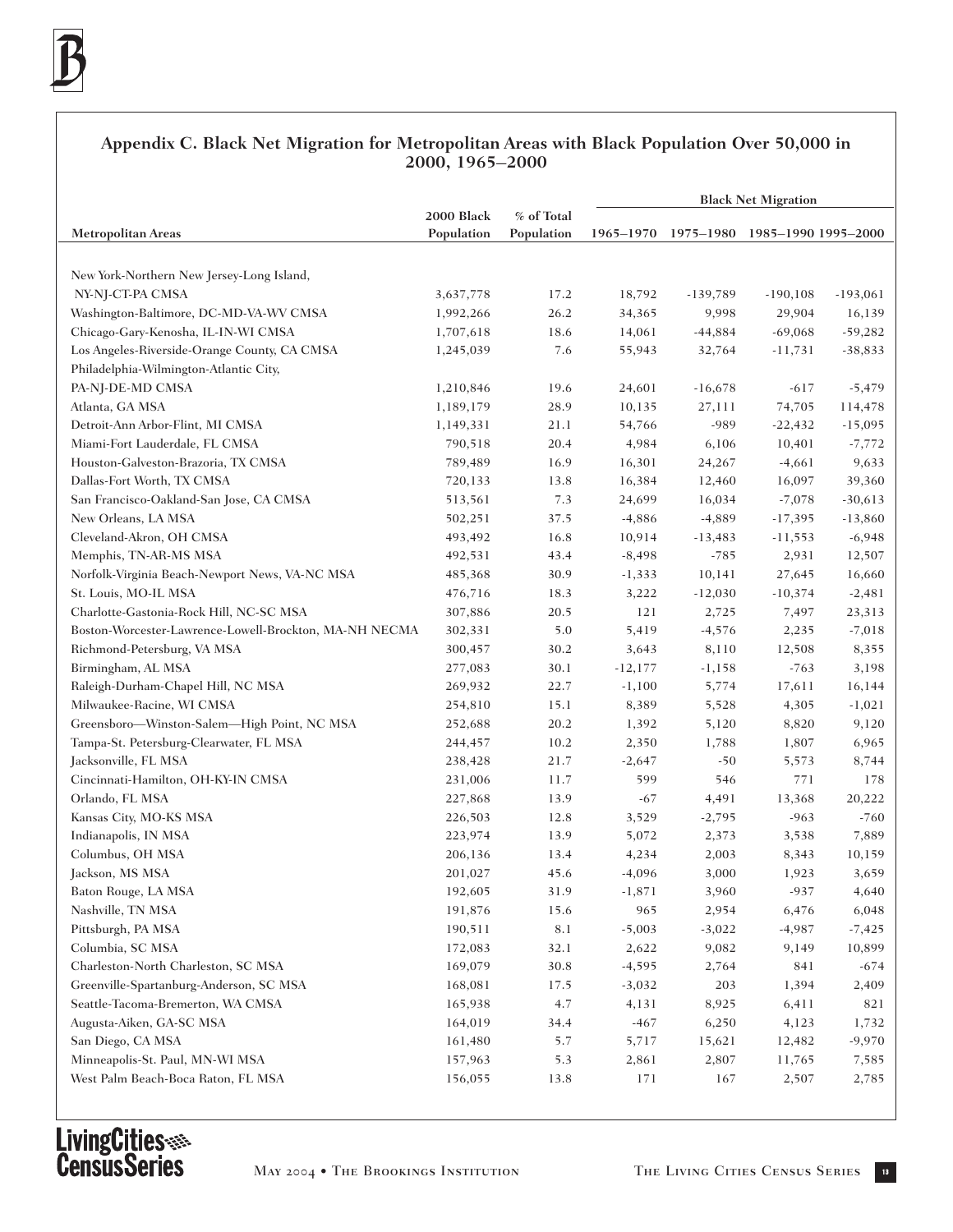## **Appendix C. (continued)**

|                                       |            |            | <b>Black Net Migration</b> |                               |          |              |
|---------------------------------------|------------|------------|----------------------------|-------------------------------|----------|--------------|
|                                       | 2000 Black | % of Total |                            |                               |          |              |
| <b>Metropolitan Areas</b>             | Population | Population | 1965–1970                  | 1975-1980 1985-1990 1995-2000 |          |              |
| Mobile, AL MSA                        | 147,909    | 27.4       | $-8,017$                   | $-809$                        | $-4,335$ | $-823$       |
| Shreveport-Bossier City, LA MSA       | 146,686    | 37.4       | $-4,047$                   | $-818$                        | $-5,503$ | $-1,921$     |
| Louisville, KY-IN MSA                 | 142,760    | 13.9       | 1,303                      | $-130$                        | $-2,425$ | 1,358        |
| Buffalo-Niagara Falls, NY MSA         | 137,049    | 11.7       | 1,692                      | $-5,371$                      | $-844$   | $-3,242$     |
| Dayton-Springfield, OH MSA            | 135,330    | 14.2       | 4,065                      | $-752$                        | $-1,291$ | $-1,834$     |
| Montgomery, AL MSA                    | 129,653    | 38.9       | $-4,635$                   | 2,240                         | 2,973    | 7,179        |
| Sacramento-Yolo, CA CMSA              | 128,073    | 7.1        | 3,894                      | 5,567                         | 10,848   | 7,601        |
| Little Rock-North Little Rock, AR MSA | 127,737    | 21.9       | $-1,468$                   | 2,153                         | $-453$   | 3,937        |
| Las Vegas, NV-AZ MSA                  | 126,101    | 8.1        | 872                        | 4,714                         | 8,372    | 18,912       |
| Macon, GA MSA                         | 121,107    | 37.5       | $-1,826$                   | 196                           | 367      | 2,833        |
| Denver-Boulder-Greeley, CO CMSA       | 119,829    | 4.6        | 2,681                      | 5,940                         | 157      | $-170$       |
| Phoenix-Mesa, AZ MSA                  | 119,509    | 3.7        | 996                        | 2,197                         | 7,414    | 10,895       |
| Oklahoma City, OK MSA                 | 114,351    | 10.6       | $-222$                     | 3,022                         | $-984$   | 1,367        |
| Rochester, NY MSA                     | 112,642    | 10.3       | 5,305                      | $-107$                        | $-813$   | $-3,440$     |
| Columbus, GA-AL MSA                   | 110,874    | 40.4       | $-1,768$                   | 4,668                         | 107      | 1,273        |
| Hartford, CT NECMA                    | 110,500    | 9.6        | 3,455                      | 56                            | 1,412    | $-1,245$     |
| Lafayette, LA MSA                     | 108,573    | 28.2       | $-4,061$                   | $-368$                        | $-4,012$ | $-1,258$     |
| Fayetteville, NC MSA                  | 105,731    | 34.9       | 3,883                      | 7,053                         | 3,574    | $-1,342$     |
| San Antonio, TX MSA                   | 105,618    | 6.6        | 1,288                      | 1,285                         | $-391$   | $-2,237$     |
| Savannah, GA MSA                      | 102,158    | 34.9       | $-1,357$                   | 1,545                         | 1,618    | $-1,480$     |
| Austin-San Marcos, TX MSA             | 99,432     | 8.0        | 1,493                      | 4,361                         | 4,067    | 3,777        |
| Beaumont-Port Arthur, TX MSA          | 95,494     | 24.8       | $-2,515$                   | 252                           | $-2,601$ | 1,009        |
| Tallahassee, FL MSA                   | 95,467     | 33.6       | $-1,432$                   | 3,904                         | 4,423    | 6,519        |
| Grand Rapids-Muskegon-Holland, MI MSA | 79,335     | 7.3        | 1,886                      | 719                           | 2,345    | 1,507        |
| Toledo, OH MSA                        | 78,911     | 12.8       | 1,862                      | $-786$                        | $-1,479$ | $\mathbf{0}$ |
| Huntsville, AL MSA                    | 71,777     | 21.0       | 71                         | 1,918                         | 2,876    | 3,925        |
| Tulsa, OK MSA                         | 70,867     | 8.8        | 286                        | 2,102                         | 121      | 649          |
| Biloxi-Gulfport-Pascagoula, MS MSA    | 70,350     | 19.3       | $-771$                     | 1,478                         | $-1,338$ | 51           |
| Pensacola, FL MSA                     | 68,010     | 16.5       | $-1,460$                   | $-1,636$                      | 1,380    | 1,141        |
| Chattanooga, TN-GA MSA                | 66,229     | 14.2       | $-2,190$                   | $-1,280$                      | $-338$   | $-526$       |
| Lakeland-Winter Haven, FL MSA         | 65,545     | 13.5       | $-939$                     | 231                           | 1,182    | 1,206        |
| Killeen-Temple, TX MSA                | 64,968     | 20.8       | 2,481                      | 9,959                         | 5,913    | $-791$       |
| Rocky Mount, NC MSA                   | 61,613     | 43.1       | $-3,145$                   | $-1,368$                      | $-680$   | $-876$       |
| Albany, GA MSA                        | 61,600     | 51.0       | $-611$                     | 1,526                         | 1,076    | 1,568        |
| Youngstown-Warren, OH MSA             | 61,130     | 10.3       | 649                        | $-2,151$                      | $-3,132$ | $-846$       |
| Omaha, NE-IA MSA                      | 59,447     | 8.3        | 642                        | $-557$                        | $-1,333$ | $-575$       |
| Portland-Salem, OR-WA CMSA            | 54,227     | 2.4        | 2,062                      | 1,872                         | 1,938    | 1,365        |
| Albany-Schenectady-Troy, NY MSA       | 53,424     | 6.1        | $-256$                     | $-138$                        | 1,696    | $-458$       |

*Source: Author's analysis of 1970, 1980, 1990, and 2000 decennial censuses.*

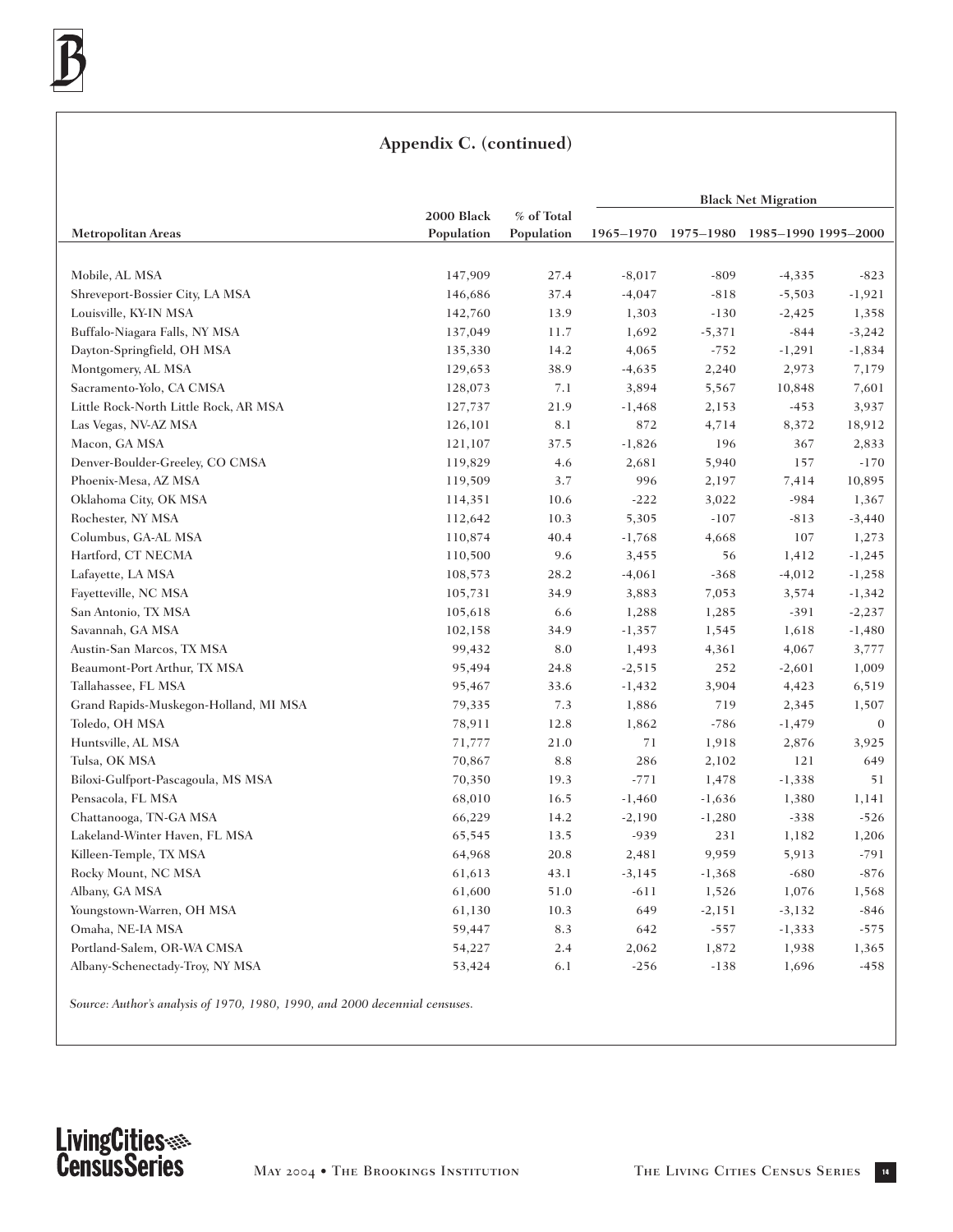### **Endnotes**

- 1. Horace C. Hamilton, "The Negro Leaves the South." Demography 1 (1964): 273–95; Nicholas Lemann, *The Promised Land: The Great Migration and How it Changed America* (New York: Knopf, 1991).
- 2. The regions are defined as follows: Northeast includes the states of CT, ME, MA, NH, NJ, NY, PA, RI, VT. Midwest includes IL, IN, IO, KS, MI, MN, MO, NE, ND, OH, SD, WI. South includes AL, AR, DE, DC, FL, GA, LA, MD, MS, NC, OK, SC, TN, TX, VA, WV. West includes AK, AZ, CA, CO, HI, ID, MT, NV, NM, OR, UT, WA, WY.
- 3. This survey uses data from metropolitan areas defined by OMB as of June 30, 1999, and in effect for Census 2000. New metropolitan area definitions were announced by OMB in June 2003.
- 4. U.S. Census Bureau, "2000 Census of Population and Housing, Public Use Microdata Sample, United States: Technical Documentation" (Department of Commerce, 2003). Throughout the paper, the term "white" refers to non-Hispanic individuals who identified "white" as their sole race.
- 5. William H. Frey and Alden Speare, Jr., *Regional and Metropolitan Growth and Decline in the United States* (New York: Russell Sage Foundation, 1988); Larry Long, *Migration and Residential Mobility in the United States* (New York: Russell Sage Foundation, 1988).
- 6. While not specifically pictured in Figure 1, net black migration from the Northeast to the South was 65,000 persons higher in 1995–2000 than in 1985–1990; the comparable increase from the Midwest was 30,000.
- 7. It is noteworthy, however, that Alabama actually had a net gain of black migrants in the late 1990s, after experiencing the second-largest net loss of blacks among the 50 states in the late 1960s (Appendix B).
- 8. Stewart E. Tolnay, "Educational Selection in the Migration of Southern Blacks, 1880–1990." Social Forces 77 (2) (1998): 489–514.
- 9. For example, about 1.5 million black adult (age 25 and over) college graduates lived in the South in 2000. Between 1995 and 2000, a little over 90,000 black college graduates migrated into the South (61.4 for every 1,000), while about 55,000 black college graduates migrated out of the South (37.5 for every 1,000). Therefore, net migration for black college graduates into the South was roughly 35,000 out of 1.5 million, or 23.9 per 1,000 (61.4 minus 37.5).
- 10. Long*, Migration and Residential Mobility in the United States.*
- 11. Joel Kotkin, *California: A Twenty-First Century Prospectus* (Denver: Center for the New West, 1997).
- 12. William H Frey, "Immigration and Internal Migration: 1990 Census Findings for California." *Research Report No. 94-306* (University of Michigan Population Studies Center, 1994).
- 13. Associated Press, "Census Finds More Americans Flee Than Find California Dream." *The New York Times.* August 6, 2003, p. A12; Jonathan Tilove, "Migration Patterns Point to a Nation of Three Americas." Newhouse News Service, 2003.
- 14. William H. Frey, "Metro Magnets for International and Domestic Migrants" (Washington: Brookings Institution, 2003).
- 15. William H. Frey, "Revival." *American Demographics,* October 2003, pp. 27–31.

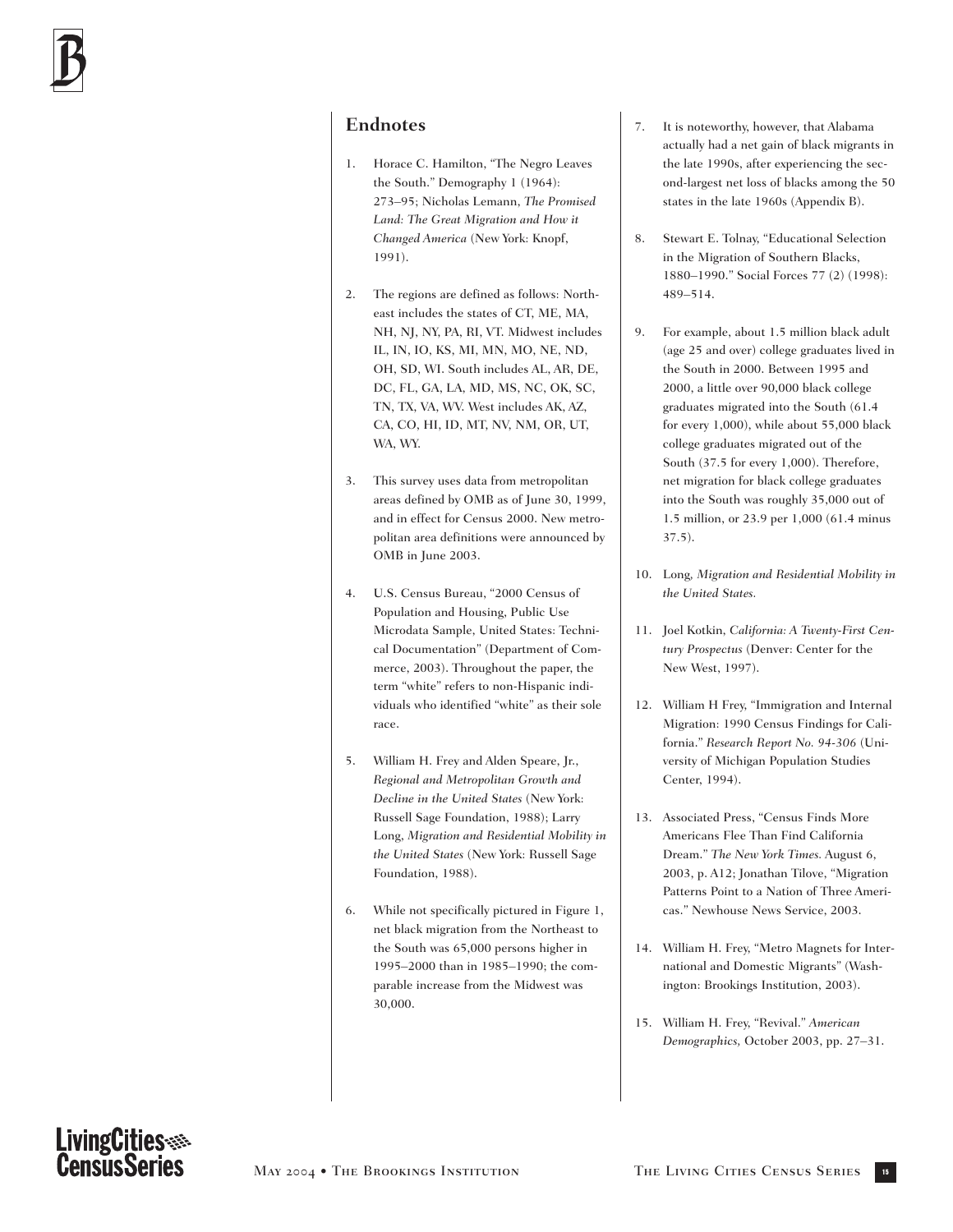

### **References**

Frey, William H. 1994. "Immigration and Internal Migration: 1990 Census Findings for California." *Research Report No. 94-306.* University of Michigan Population Studies Center.

–––––––––––––. 1999. "New Black Migration Patterns in the United States: Are They Affected by Recent Immigration?" In Frank D. Bean and Stephanie Bell-Rose (eds.), *Immigration and Opportunity: Race, Ethnicity, and Employment in the United States.* New York: Russell Sage Foundation.

–––––––––––––. 2001. "Census 2000 Shows Large Black Return to the South, Reinforcing the Region's 'White-Black' Demographic Profile." *Research Report No. 01-473.* University of Michigan Population Studies Center.

–––––––––––––. 2003a. "Revival." *American Demographics.* October, pp. 27–31.

–––––––––––––. 2003b. "Metro Magnets for International and Domestic Migrants." Washington: Brookings Institution.

Frey, William H. and Alden Speare, Jr. 1988. *Regional and Metropolitan Growth and Decline in the United States.* New York: Russell Sage Foundation.

Hamilton, C. Horace. 1964. "The Negro Leaves the South." *Demography* 1: 273–95.

Kotkin, Joel. 1997. *California: A Twenty-First Century Prospectus.*  Denver: Center for the New West.

Lemann, Nicholas. 1991. *The Promised Land: The Great Migration and How it Changed America.* New York: Knopf.

Long, Larry. 1988. *Migration and Residential Mobility in the United States.* New York: Russell Sage Foundation.

Associated Press. 2003. "Census Finds More Americans Flee Than Find California Dream." *The New York Times,* August 6, p. A12.

Tilove, Jonathan. 2003. "Migration Patterns Point to a Nation of Three Americas." Washington: Newhouse News Service.

Tolnay, Stewart E. 1998. "Educational Selection in the Migration of Southern Blacks, 1880–1990." *Social Forces* 77 (2): 489–514.

U.S. Census Bureau. 2003. *2000 Census of Population in Housing, Public Use Microdata Sample.* Technical Documentation.

### **Acknowledgments**

The author is grateful to senior project programmer Cathy Sun and other support staff at the University of Michigan Population Studies Center, as well as to Alan Berube for comments on this report.

#### **For More Information:**

William H. Frey Visiting Fellow The Brookings Institution Phone: (888) 257–7244 **wfrey@brookings.edu**

#### **For General Information:**

The Brookings Institution Center on Urban and Metropolitan Policy (202) 797-6139 **www.brookings.edu/urban**